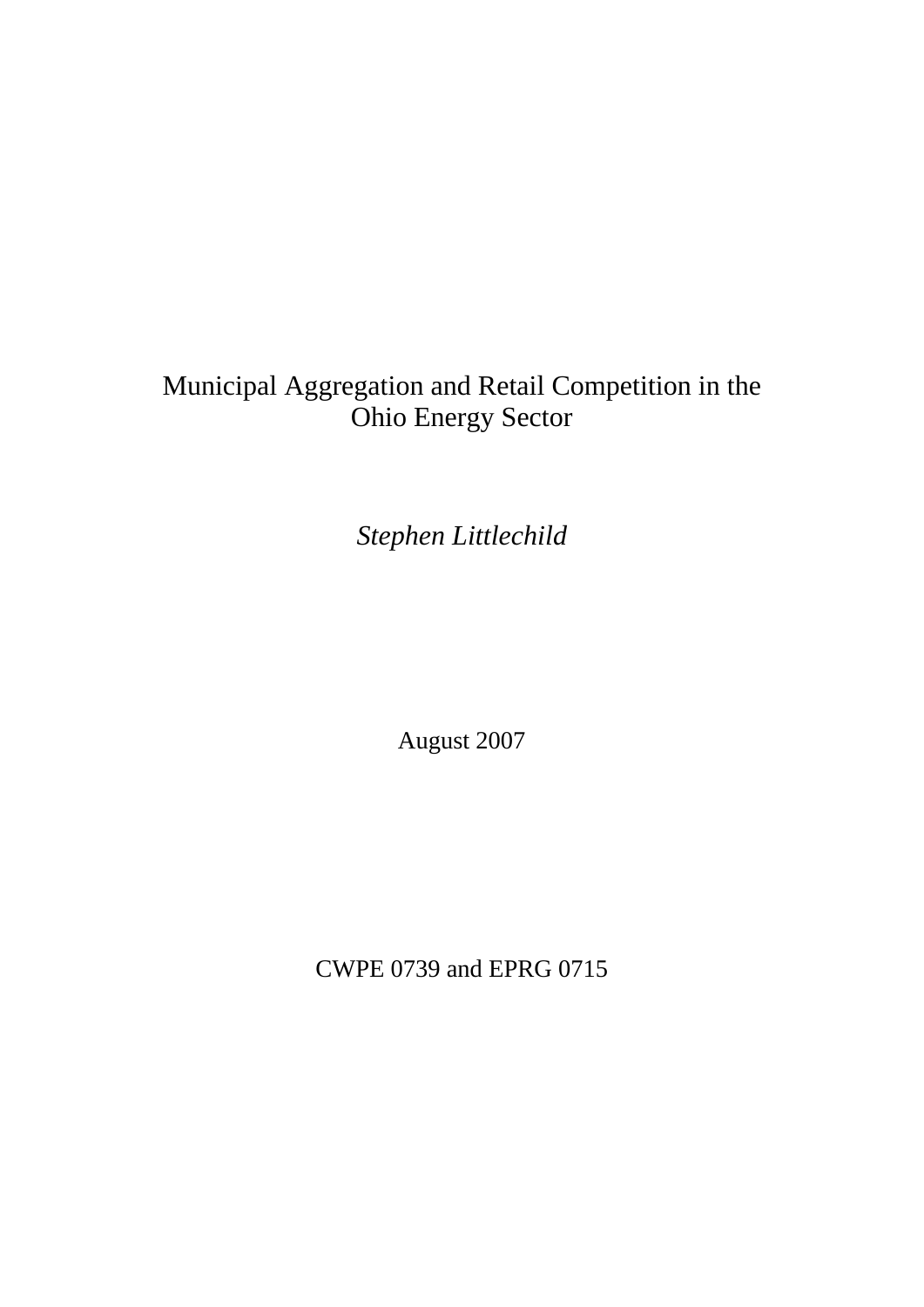## **Municipal aggregation and retail competition in the Ohio energy sector**

## **Stephen Littlechild**[∗](#page-1-0)

#### **8 August 2007**

#### **Abstract**

Ohio allows communities to vote to aggregate the loads of individual consumers (unless they opt out) in order to seek a competitive energy supplier. Over 200 communities have voted to do this for electricity. By 2004 residential switching reached 69% in Cleveland territory (95% from municipal aggregation) but by 2006 had fallen to 8%. Savings are now small, but customer acquisition costs are low and the cost to consumers is negligible. Aggregation and retail competition have been thwarted by Rate Stabilization Plans holding incumbent utility prices below cost since 2006. In the Ohio gas sector, rate regulation has not discouraged aggregation and competition, but market prices falling below municipally negotiated rates can be politically embarrassing. How municipal aggregation would fare against individual choice in a market conducive to retail competition is an open question, but the policy deserves consideration elsewhere.

Key Words: Municipal aggregation, retail competition, electricity, gas, Ohio, regulation

JEL classifications: L33, L43, L51, L94, L98

<span id="page-1-0"></span><sup>∗</sup> Emeritus Professor, University of Birmingham, and Senior Research Associate, Judge Business School, University of Cambridge. Email address [sclittlechild@tanworth.mercianet.co.uk](mailto:sclittlechild@tanworth.mercianet.co.uk)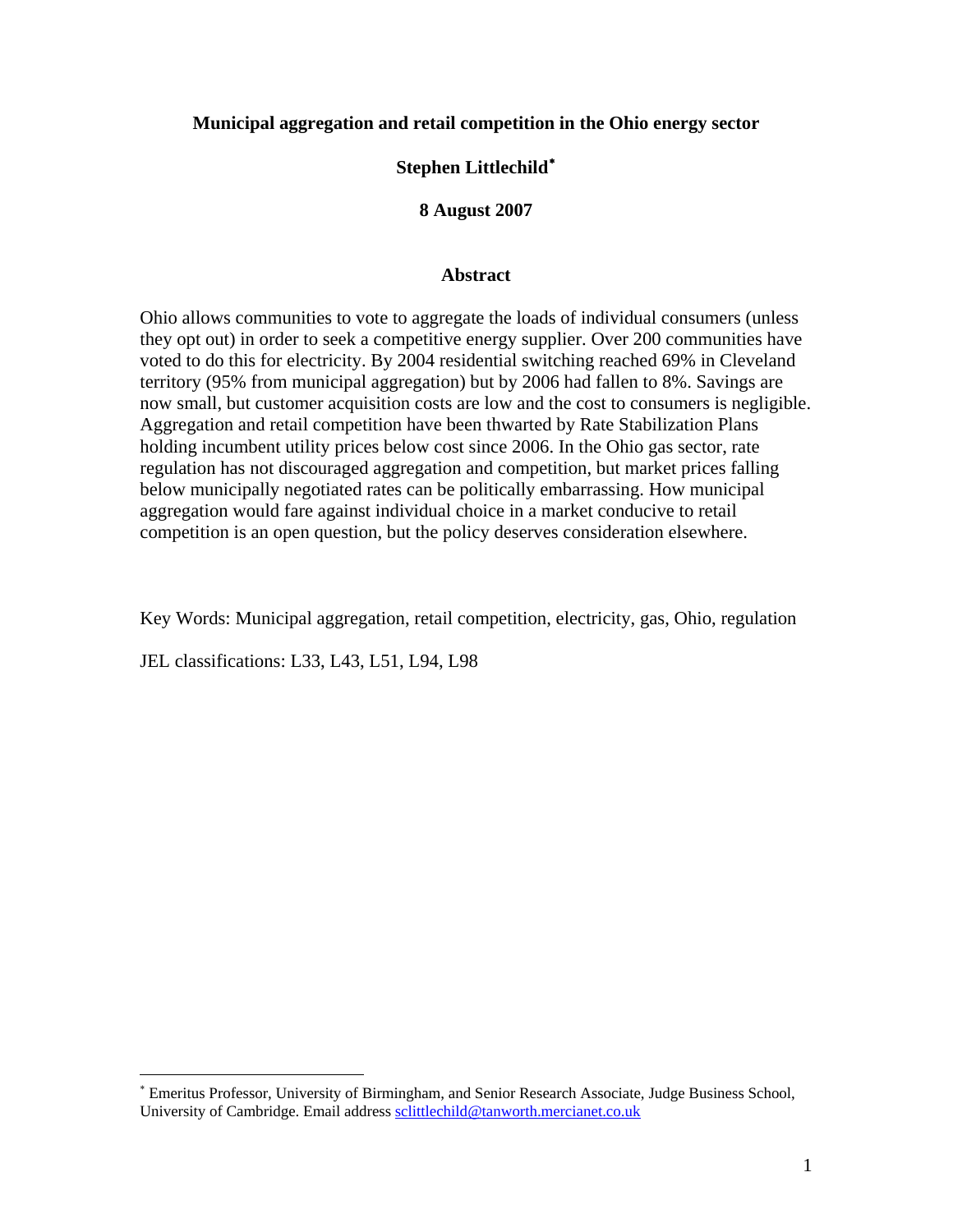## **1. Introduction**

 $\overline{a}$ 

Municipal aggregation has emerged in a few US states as a response to the opening of retail competition in the electricity and gas sectors. It enables a municipal government to aggregate the load of the individual consumers within that municipality (unless they opt out) in order to negotiate better electricity and gas rates from competing suppliers. During its brief period of existence in parts of Ohio, it has been characterised by an almost meteoric rise followed by some serious setbacks. There are different views as to what were the influencing factors and whether this outcome was inevitable.

In 1999 Ohio decided to deregulate its electricity market, effective 2001. The utilities were required to file Electric Transition Plans covering the five years 2001 – 2005 to facilitate this deregulation. Within three months of market opening, over 150,000 residential customers had switched supplier. The Northeast Ohio Public Energy Council (NOPEC) was formed in 2000 to represent nearly 400,000 customers from 94 communities, "the largest community buying group of its kind in the nation". In February 2001 it negotiated a five-year contract with Green Mountain Energy Co. to provide lower prices and cleaner energy.

Residential switching did not occur in some territories but was active in others. By December 2002 it had reached 60 percent in Cleveland area and 41 per cent in Toledo. In total over 750,000 residential customers were with competitive service providers. In May 2003 the Public Utilities Commission of Ohio (PUCO) declared that "of the twenty four states in the US that have adopted electric choice, Ohio's experience has been among the best". Moreover, "aggregation is the success story in Ohio, accounting for nearly 93 per cent of residential switching in Ohio".

For a few years, retail competition and municipal aggregation continued to flourish. By December 2004 residential switching was 69 per cent in Cleveland and 48 per cent in Toledo, a total of over 900,000 customers. Nearly 170 cities, counties and townships had formed government aggregations to purchase discounted power on behalf of their citizens. Such programs accounted for nearly 95 per cent of residential switches. The Ohio Consumers' Counsel (OCC) declared that "Ohio has the most successful aggregation program in the nation and serves as the model for other states."<sup>[2](#page-2-1)</sup>

Green Mountain Energy Co renewed its contract with NOPEC in March 2005, for a further three years through 2008. In August 2005 the PUCO declared that Ohio was now "second only to Texas when it comes to the level of residential customer participation".<sup>[3](#page-2-2)</sup>

<span id="page-2-0"></span><sup>1</sup> *The Ohio Retail Electric Choice Programs, Report of Market Activity, 2001-2002*, Public Utilities Commission of Ohio (PUCO), May 2003, covering statement, page 20 and Appendix B. The phrase "Electric aggregation – Ohio's success story" is echoed on the website of the Ohio Consumers' Counsel

<span id="page-2-1"></span>[www.pickocc.org](http://www.pickocc.org/), which affirms that "Ohio's aggregation record is impressive".<br><sup>[2](http://www.pickocc.org/)</sup> *Biennial Report of the Office of the Ohio Consumers' Counsel to the Ohio General Assembly on the State of Electric Restructuring, Janine L* 

<span id="page-2-2"></span>*of Electric Restructuring*, Janine L Migden-Ostrander, Consumers' Counsel, December 30, 2004, p. 4. 3 *The Ohio Retail Electric Choice Programs, Report of Market Activity, January 2003 – July 2005*, PUCO, August 2005, covering statement and Appendices B and C.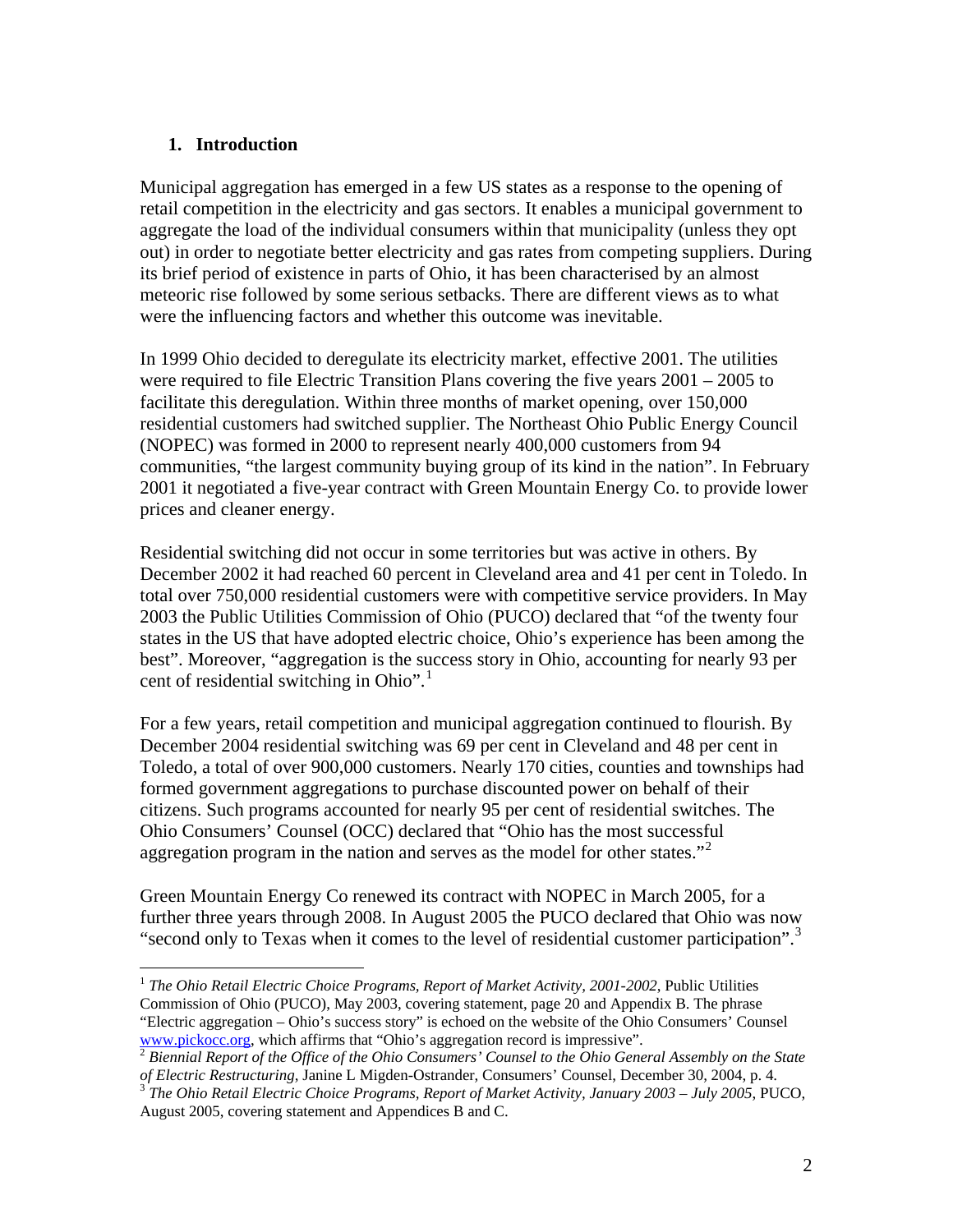Meanwhile, as the Electric Transition Plans came to an end, new Rate Stabilization Plans were put in place for the major utilities, covering the three years 2006 – 2008, to provide a more gradual transition to market-based rates. NOPEC warned that these could be "fatal to NOPEC and other governmental aggregators and suppliers", and their collapse would be "a disaster of epic proportions for the PUCO to deal with".<sup>[4](#page-3-0)</sup>

Suddenly, in October 2005 Green Mountain Energy Co pulled out of the new contract with NOPEC. This was "an unanticipated crisis that threatened the continued existence of our signature discounted electricity program". Eventually, NOPEC was able to reach a new agreement with FirstEnergy, the local distribution utility, which enabled the chairman to claim that "NOPEC has emerged stronger than ever".<sup>[5](#page-3-1)</sup> In fact, however, NOPEC customers were returned to the standard service offer of the regulated utility, albeit with a small generation discount as a quid pro quo for supporting the utility's Rate Stabilization Plan. There is a widespread view that the future of municipal aggregation will depend critically on the evolution of electricity regulation after the Rate Stabilization Plans terminate in December 2008.

The same applies to retail competition generally, since "electricity shopping in Ohio has been dramatically reduced over recent years, and several suppliers have left the state".<sup>[6](#page-3-2)</sup> By December 2006, including with the reclassification following the change of NOPEC supplier, residential switching had fallen to 8 per cent in Cleveland and 11 per cent in Toledo. Only 266,000 residential customers, some 6 per cent of the Ohio total, remained with competing suppliers.<sup>[7](#page-3-3)</sup> The OCC website says that "the competitive market has struggled to develop" in Ohio. The PUCO website says bleakly that "No Competitive Retail Electricity Suppliers are currently enrolling customers in Ohio."

In April 2007 the Consumers' Counsel argued that "Ohio has yet to embark on a true competitive path. … Due to a combination of factors, aggregation – which was the jewel of deregulation – has also dissipated."[8](#page-3-4) On 1 May 2007, Ohio Governor Strickland acknowledged that "electricity deregulation has had a more than checkered past and maintains an uncertain future. Competitive markets simply have not developed." This speech was reported under the headline "Ohio governor says deregulation of electric industry not working". $\frac{9}{2}$  $\frac{9}{2}$  $\frac{9}{2}$ 

What does all this mean for municipal aggregation, both in Ohio and elsewhere, and more generally for retail competition? How does municipal aggregation work and what lessons should be drawn? Is municipal aggregation an efficient competitive mechanism, more

<span id="page-3-0"></span> $4$  NOPEC July 2004, cited in Colton (2006) pp. 6,7.

<span id="page-3-1"></span><sup>&</sup>lt;sup>5</sup> NOPEC *Year-end Report 2005*.

<span id="page-3-2"></span>Ohio Regulatory Update, Strategic Energy at

 $\frac{http://www.strategicenergy.com/Ohio-Regulatory_Update.php. 7}$  $\frac{http://www.strategicenergy.com/Ohio-Regulatory_Update.php. 7}$  $\frac{http://www.strategicenergy.com/Ohio-Regulatory_Update.php. 7}$  PUCO website www.puco.ohio.gov

<span id="page-3-4"></span><span id="page-3-3"></span><sup>&</sup>lt;sup>8</sup> Biennial Report of the State of Electric Restructuring, Janine L Migden-Ostrander, Consumers' Counsel, revised April 2, 2007, pp. 2, 6.

<span id="page-3-5"></span><sup>&</sup>lt;sup>9</sup> Governor Ted Strickland, Toledo Regional Chamber of Commerce Legislative Briefing, May 1, 2007 at <http://governor.ohio.gov/>. Reported in *The Akron Beacon Journal* by Matt Reed, Tuesday May 1, 2007.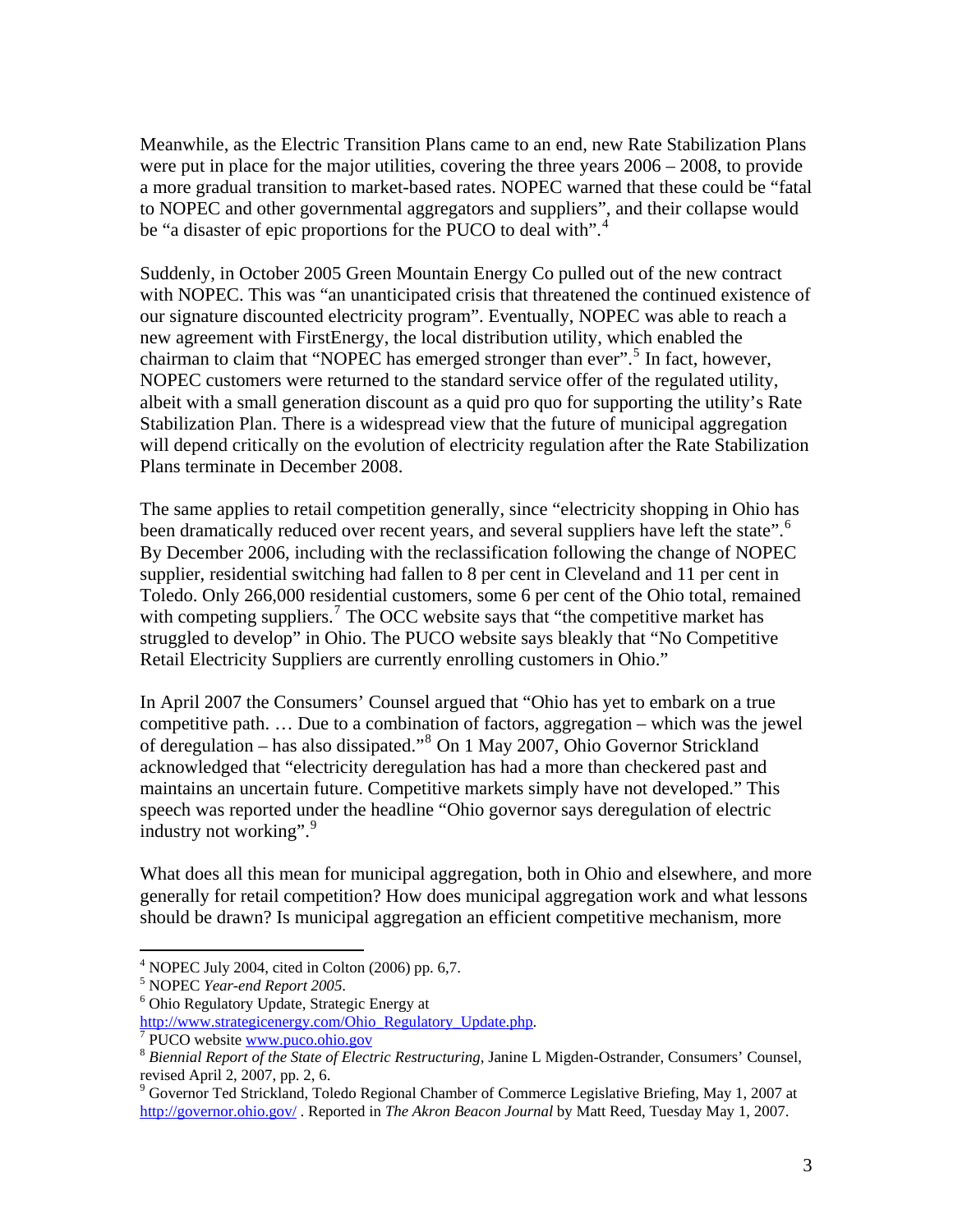cost-effective than individual retail choice, brought down only by inappropriate structural or regulatory policies in Ohio? Or is it at best a marginal and politically risky alternative to individual retail choice or to regulation in place of choice? And is it at worst doomed to failure by virtue of its inherent limitations? Does it have implications for more conventional forms of retail competition and indeed for deregulation generally? Can municipal aggregation be recommended to other States and countries?

There seems to be little analysis of municipal aggregation other than by and for those parties directly or potentially involved. Rader and Hempson (2000) provide an extensive and sympathetic assessment for legislators and municipal officials of the benefits of municipal aggregation, with particular emphasis on the experience of the early states (California, Massachusetts and Pennsylvania). [10](#page-4-0) Krassen (2005) provides a valuable survey of the statutes and experience of those US states that have implemented municipal electric aggregation. He concludes that "Municipal opt-out aggregation can be an important market design tool in gaining access to retail residential and small commercial electric markets by competitive suppliers." Colton (2006) provides a thorough critique of experience in Ohio (primarily) with emphasis on some practical issues from community and consumer perspectives. He draws no single conclusion, but notes the limitations of municipal aggregation and the steps that must be taken if it is to be broadly acceptable.

This paper focuses mainly on electricity. It covers in turn the background to electricity deregulation in Ohio, the relevant legislation and its implementation in the form of the Electric Transition Plans of 2001-5, the prescribed conditions for municipal aggregation, the formation and operation of NOPEC and the role of consultants, subsequent experience and the determinants of municipal aggregation, the costs and savings of aggregation, the history of retail competition in Ohio and growing concerns about it, the Rate Stabilization Plans of 2006-8, and the recent events of mid-2007. There is then a brief comparison with retail competition and municipal aggregation in the Ohio gas sector. A final section summarises and concludes.

# **2. Background to municipal aggregation and electricity deregulation in Ohio**

Ohio's endorsement of municipal aggregation, and the form that it took, was influenced by the experience of California and Massachusetts, the two earliest US states to adopt electricity deregulation. Both opened their markets to full retail competition in March 1998.

California rejected the concept of opt-out municipal aggregation (see below), allegedly in response to resistance by incumbent utilities. It made provision for opt-in aggregation, whereby municipalities, like any other supplier or aggregator, could invite citizens to join an aggregation program in order to negotiate better terms of supply. Palm Springs, in discussion with Enron, took this route. An early mailing to the city's 29,000 residents and

<span id="page-4-0"></span><sup>10</sup> An additional study of the implications for a particular state is: *Municipal Aggregation in Illinois: An estimate of the potential costs and savings from municipal aggregation for selected Illinois communities*. A Report to the Illinois General Assembly, prepared by the Illinois Commerce Commission, with assistance from the Center for Neighborhood Technology/Community Energy Cooperative, c 2003.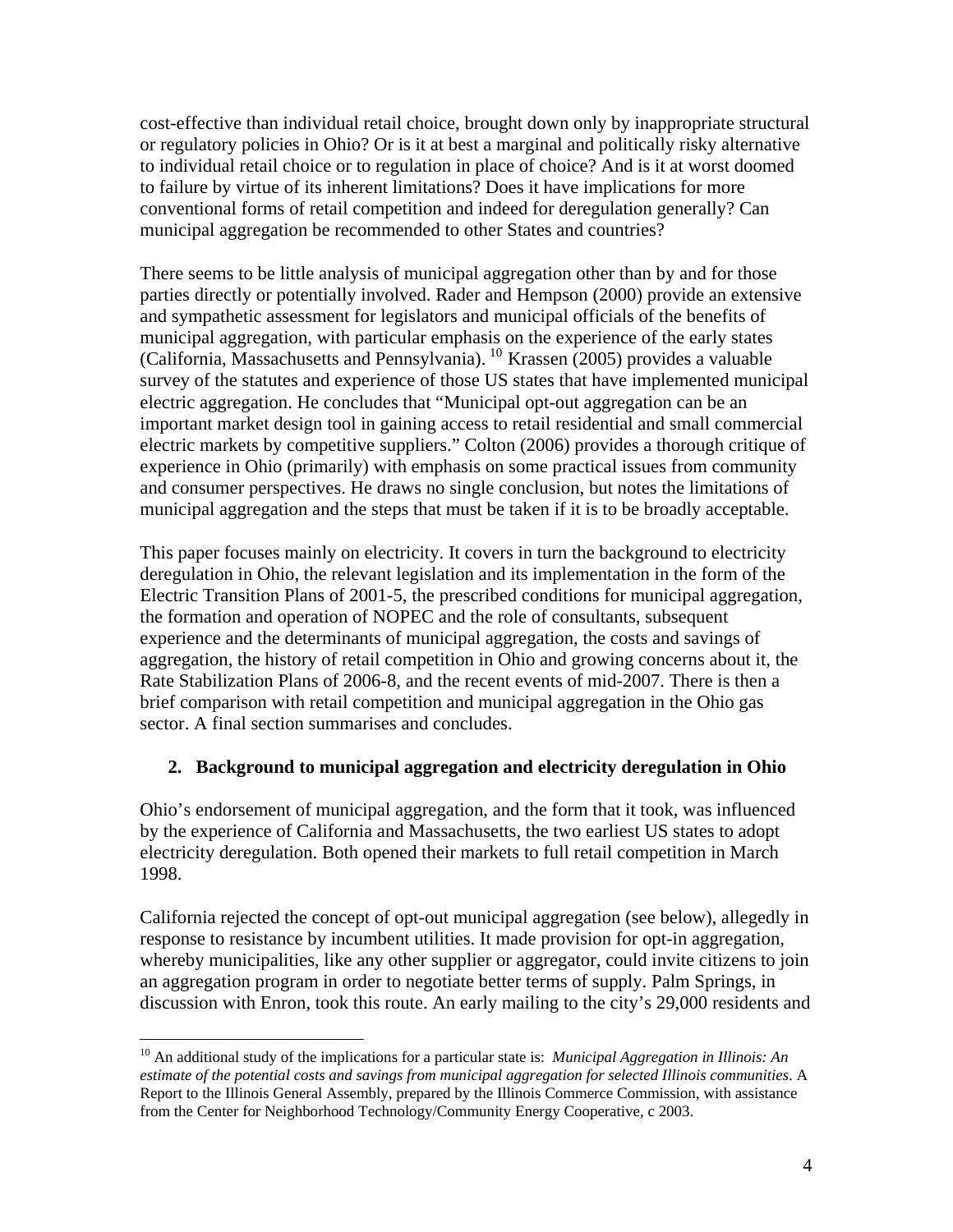businesses elicited a 30 per cent 'interested' response, which would meet the 25 per cent benchmark set by Enron. But in the event only 8.5 per cent of the customers signed up with the city. The program was expensive to market and uneconomic to provide at that level, and was eventually discontinued.<sup>[11](#page-5-0)</sup>

Massachusetts took a different line. Back in 1996, Barnstable County had explored and proposed the concept of opt-out municipal aggregation. Under certain conditions, municipalities could negotiate for their citizens unless the latter actively opted out. Provision for this was incorporated in the Massachusetts deregulation bill of November 1997. By the time the market opened, the Cape Light Compact was established, which now represents all 21 towns of Martha's Vineyard and neighbouring Barnstable and Duke Counties. In total these comprise nearly 200,000 consumers. Initially, however, Cape Light could not get a bid that was lower priced than the standard offer price in Massachusetts. Later, as a pilot project, it was able to provide electricity for about 45,000 customers that would otherwise be on the default service plan, which had a higher electricity rate. (This plan would include those customers who had switched away from the standard offer service or who had moved into the area.) Since 1998 the Compact has negotiated several electric supply contracts embodying modest price discounts on behalf of these consumers. The Compact has also offered energy conservation and similar programs to its members.

Ohio decided to adopt electricity deregulation in 1999. In doing so it enabled utilities to recover their stranded costs. There was some feeling that utility regulation in Ohio had tended to favour the utilities.<sup>[12](#page-5-1)</sup> The mayors of two cities in northeast Ohio (Eastlake and Brookpark) were particularly concerned to get the benefits of deregulation for the residential and small business users within their cities. They were aware of the thinking behind aggregation, and of the salutary and different experiences of Massachusetts and California.<sup>[13](#page-5-2)</sup> Ohio also had a favourable experience with municipal trash aggregation.<sup>[14](#page-5-3)</sup>

1

<span id="page-5-0"></span><sup>&</sup>lt;sup>11</sup> [http://www.local.org/califor3.html,](http://www.local.org/califor3.html) <http://www.local.org/weakaggre.html>. The experience of Palm Springs is not unusual. I am told that opt-in aggregation programs in other states (e.g. Pennsylvania and New Jersey) typically struggle to get more than about 5 to 6 per cent participation. Subsequently, opt-out aggregation has been allowed in California with the passage of Community Choice Aggregation (CCA) in Assembly Bill 117 in 2002. A dozen or so cities are exploring this option, subject to guidelines from the California Public Utilities Commission, with a particular emphasis on green energy and long-term resource planning. They say that "the most common reasons for forming a CCA include increased use of renewable generation, local control of rate setting, economic growth and lower rates". Local Government Commission at **www.lgc.org/cca**.

<span id="page-5-1"></span> $12$  I am told that the PUCO is rated one of the top 2 or 3 most investor-friendly regulatory commissions. I have only seen the Salomon Brothers 1984 assessment, which ranks Ohio D+ in the range from A (best) to E (worst). Perhaps things have changed since then.

<span id="page-5-2"></span><sup>&</sup>lt;sup>13</sup> I understand that advisers to municipalities in Ohio included Scott Ridley, a sometime consultant to the Cape Light Compact, described as 'the father of municipal choice' (Roberts 1999). His earlier writings include Ridley (1995, 1997). Glenn Krassen, a present attorney to NOPEC, was part of the team advising Eastlake and Brookpark. Leigh Herrington, the present Executive Director of NOPEC, was an Ohio state senator at the time the electricity deregulation legislation was passed.<br><sup>14</sup> In the absence of other provision, householders had to contract individually for their trash to be collected.

<span id="page-5-3"></span>When municipalities were able to contract with a single provider this reduced costs because the collector had economies of greater density, there was less trash on show because it was all put out on the same day, and there was less wear and tear on the roads. For a survey of policy and experience at that time, see Lynn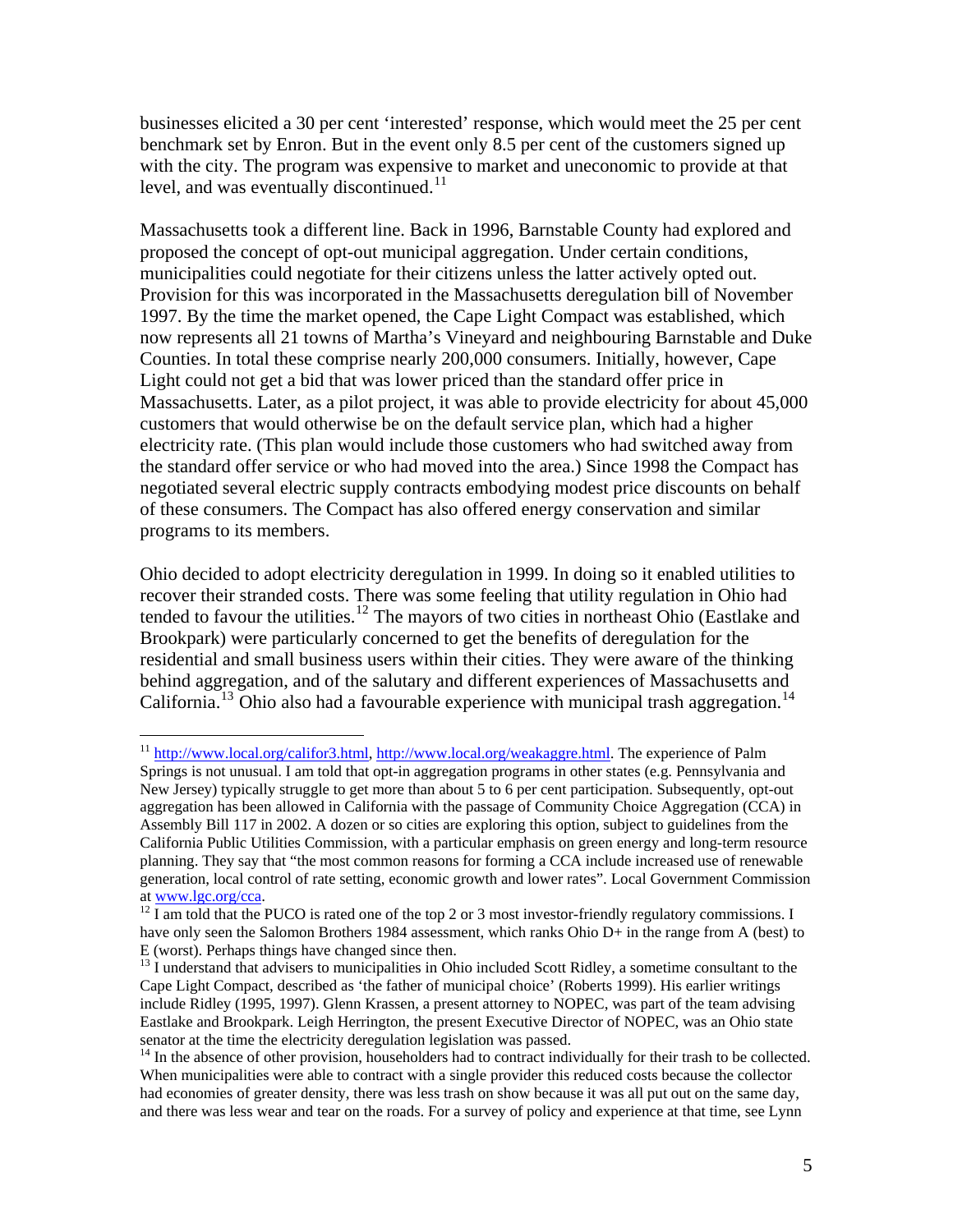Provision for opt-out municipal aggregation was incorporated into Senate Bill 3, which provided the framework for electricity deregulation in Ohio.

A factor in Ohio and Massachusetts adopting opt-out municipal aggregation seems to have been their Home Rule status. Municipalities in such States have a right to take such actions as are not explicitly denied to them by the State. In contrast, the rights of municipalities elsewhere depend to a greater extent on the explicit granting of such rights by the State.

## **3. Electricity deregulation in Senate Bill 3**

Ohio has a number and variety of electric utilities. As of 2006 there were 7 investor owned utilities owned by 4 separate holding companies, whose sizes in terms of total number of customers as at December 2006 were:

| FirstEnergy (FE)                                         |                  | 2.1 <sub>m</sub> |
|----------------------------------------------------------|------------------|------------------|
| <b>Cleveland Electric Illuminating</b>                   | 0.7 <sub>m</sub> |                  |
| Ohio Edison                                              | 1.1 <sub>m</sub> |                  |
| Toledo Edison                                            | 0.3 <sub>m</sub> |                  |
| American Electric Power (AEP)                            |                  | 1.5m             |
| <b>Columbus Southern Power</b>                           | 0.7 <sub>m</sub> |                  |
| <b>Ohio Power</b>                                        | 0.7 <sub>m</sub> |                  |
| Cincinatti Gas & Electric (CG&E), now Duke Energy (Ohio) |                  | 0.7 <sub>m</sub> |
| Dayton Power and Light (DP&L)                            |                  | $0.5m$ .         |

There are also 25 rural electric companies (or co-ops), serving nearly 0.4m customers.<sup>[15](#page-6-0)</sup>

Senate Bill 3, signed into law in 1999, provided for the market to open on 1 January 2001, and for a five-year market development period from then until 31 December 2005. The Bill seems to have been well researched and set out. Each utility was required to file a proposed Electric Transition Plan, which had to include

- a rate unbundling plan
- a corporate separation plan
- an operational support plan
- an employee assistance plan
- a consumer education plan
- an application to recover transition revenues (if sought)
- a plan for independent operation of transmission facilities (or an explanation why its existing operation is consistent with requirements) and
- a shopping incentive plan.

Scarlett and J M Sloan, *Solid-Waste Management: A Guide to Competitive Contracting for Collection*, How-to-Guide No. 16, August 1996, at http://www.reason.org/htg1.pdf.

<span id="page-6-0"></span> $15$  These rural electricity companies thus serve less than 10 per cent of the Ohio population but their combined service territory covers about 40 per cent of Ohio's land area.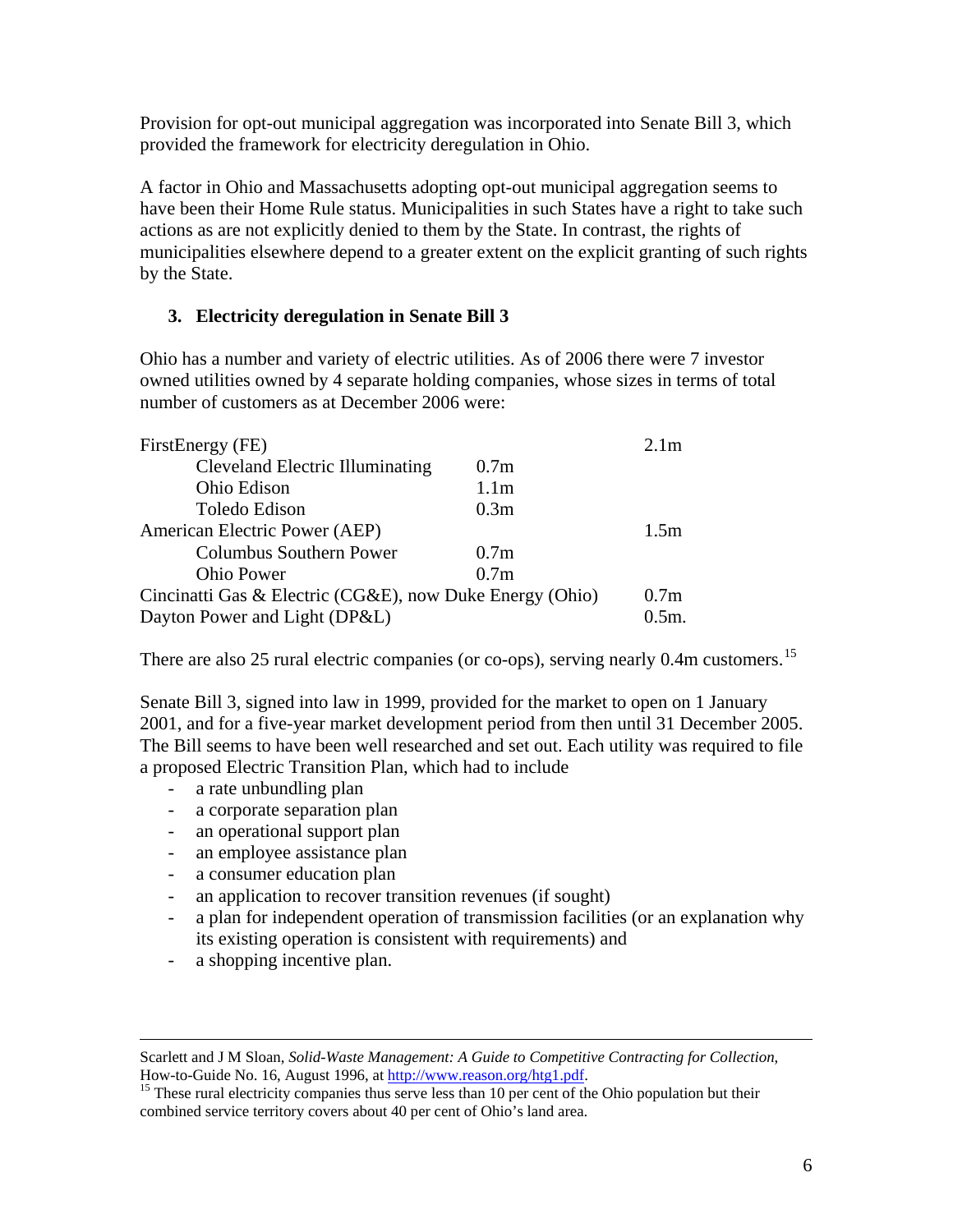The rate unbundling plan had to show separate rates for generation, transmission, distribution and other components. The generation component had to provide separately for a transition charge and a regulatory asset component, and for a fuel component. The tariff schedules in the rate unbundling plan had to provide for the generation component to reduce by 5 per cent for all residential customers.

The corporate separation plan sought to prevent any competitive advantage from corporate affiliation (common ownership or control). It was fairly extensively specified.<sup>[16](#page-7-0)</sup>

The operational support plan had to specify the steps that would be taken in the transition to customer choice. It had to identify the staff responsible for each step, and describe how the relevant information and other services would be provided.

The employee assistance plan was to assist employees adversely affected by staffing changes resulting from restructuring. It had to explain how the utility would mitigate the impact of any changes on its staff and service reliability.

The shopping incentive plan was rather distinctive and explicit.

"The proposed shopping incentive must be sufficient to cause customers representing at least twenty per cent of the load of each customer class to switch generation suppliers to someone other than the incumbent utility by the midpoint of the utility's market development period but not later than December 31, 2003." The utility had to present a report demonstrating that the proposed shopping incentive would achieve this target, with specified adjustments after the first and second years in the event that the actual switching rates were different from those predicted.<sup>[17](#page-7-1)</sup>

Each company submitted its Electric Transition Plan along these lines. Typically the plans involved provisions for transition charges and regulatory asset components (to cover stranded costs) that critics considered on the high side, but they also embodied rate freezes (after the 5 per cent reduction in the generation component) that obtained for the five-year period.<sup>18</sup>

The shopping incentive plans varied from one company to another. For example FE made available a limited supply of discounted generation in its service territory (so-called Market Support Generation or MSG) that could be used by marketers to compete against FE itself. CG&E (later Duke) put incentives into the shopping credits of the first X% of

<span id="page-7-0"></span><sup>&</sup>lt;sup>16</sup> Utilities were not allowed to supply both competitive and non-competitive retail service unless approved by the PUCO. Cross subsidies were prohibited, costs had to be properly allocated in accordance with a Cost Allocation Manual, there was to be no sharing of employees and facilities, separate accounts and financing had to be maintained, customer information could not be released to an affiliate, tie-ins to affiliates were prohibited, the utility could not unduly discriminate or favour its affiliates, and employees had to be properly trained to implement these policies.

<sup>&</sup>lt;sup>17</sup> See Rules on the PUCO website.

<span id="page-7-2"></span><span id="page-7-1"></span><sup>&</sup>lt;sup>18</sup> The PUCO explained that "During this period, rates were frozen in order to allow a competitive wholesale market to develop." The logic of this is not entirely clear. Rader and Hempson (2000) suggest that "legislated rate freezes and reductions" are "a few of the many ways in which a statute that seeks to create competition actually may discourage it". (p. 74)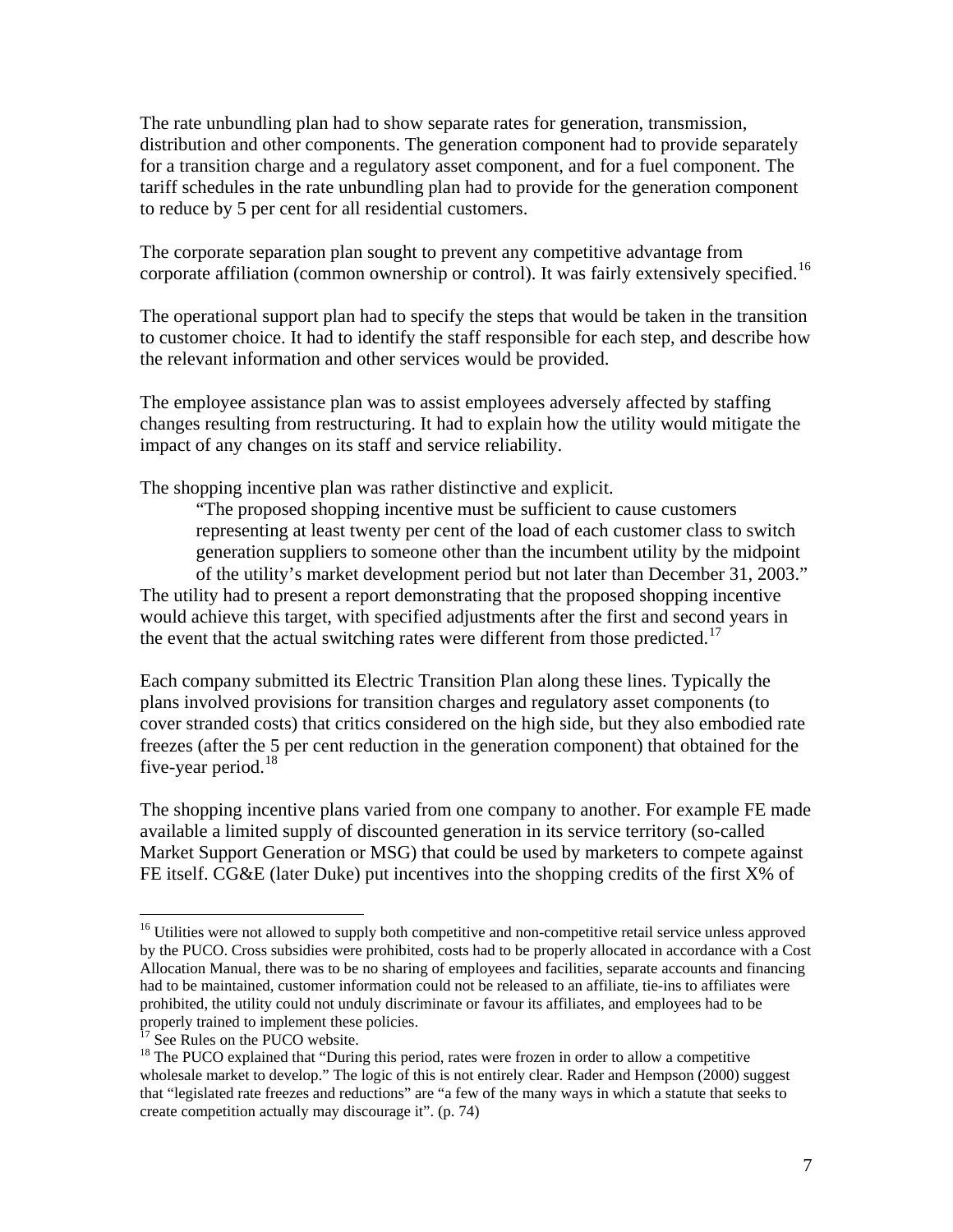customers to switch, depending on rate class.[19](#page-8-0) Companies had an incentive to comply with the shopping incentive provision in their plan in order to ensure the recovery of their stranded costs per other parts of the plan.

# **4. Municipal aggregation procedures**

Senate Bill 3 (s 4928.20) provides that the following process has to be followed in order to implement municipal aggregation (also called government or governmental aggregation).

- The relevant authority of a municipal corporation, a township or a county may resolve to aggregate retail electricity loads and may enter into service agreements thereto. (This does not extend to the territories of non-profit electricity suppliers such as rural cooperatives or municipal utilities.)
- The resolution has to be put to the electors at the next primary or general election in that location, and has to receive majority approval of those voting.
- The authority then has to develop a plan of operation and governance for the aggregation program, and hold at least two public hearings on it.
- Persons affected must be notified of the rates and conditions of enrolment. Anyone may opt out of the program every two years without paying a switching fee, and may choose another supplier or may default to the incumbent utility's standard offer service.

A governmental aggregator then has to apply for certification from the PUCO. The conditions that the operation and governance plan should meet for this purpose are set out extensively (s 4901:1-21-16). "The plan shall be sufficiently detailed to allow customers to readily understand the services that the governmental aggregator is to provide and to compare those services to similar services provided by competitive suppliers." It must be written in clear and plain language. And it must cover many specified topics.<sup>[20](#page-8-1)</sup>

Once certified by the PUCO, the aggregator requests relevant data from the local distribution company. Each Electricity Distribution Utility (EDU) is required "to cooperate with certified governmental aggregators to facilitate the proper formulation and functioning of governmental aggregations". This includes providing "an updated list of names, account numbers, service addresses, billing addresses, rate codes, percentage of income payment plan codes, load data, and other related customer information for all

<span id="page-8-0"></span> $\overline{a}$  $19$  Shopping credits are the allowances that the incumbent utilities provide to their customers for buying electricity from an alternative supplier. In principle they reflect the savings that the utility makes from not having to purchase electricity for a customer (or provide related retail services such as billing, collection and complaint handling). The larger the shopping credit, the greater the incentive to switch supplier.

<span id="page-8-1"></span><sup>&</sup>lt;sup>20</sup> It must contain a detailed descriptions of services provided, the process that will be used to determine the rates to be charged, the plan for providing opt-out notices and designing and implementing opt-out procedures, the customer classes to be included, the plan for billing customers, a listing of credit or deposit procedures, customer service provisions and dispute resolution procedures, policies for customers moving into or out of the area, and policy on the ability of a customer that has previously opted out to rejoin the aggregation.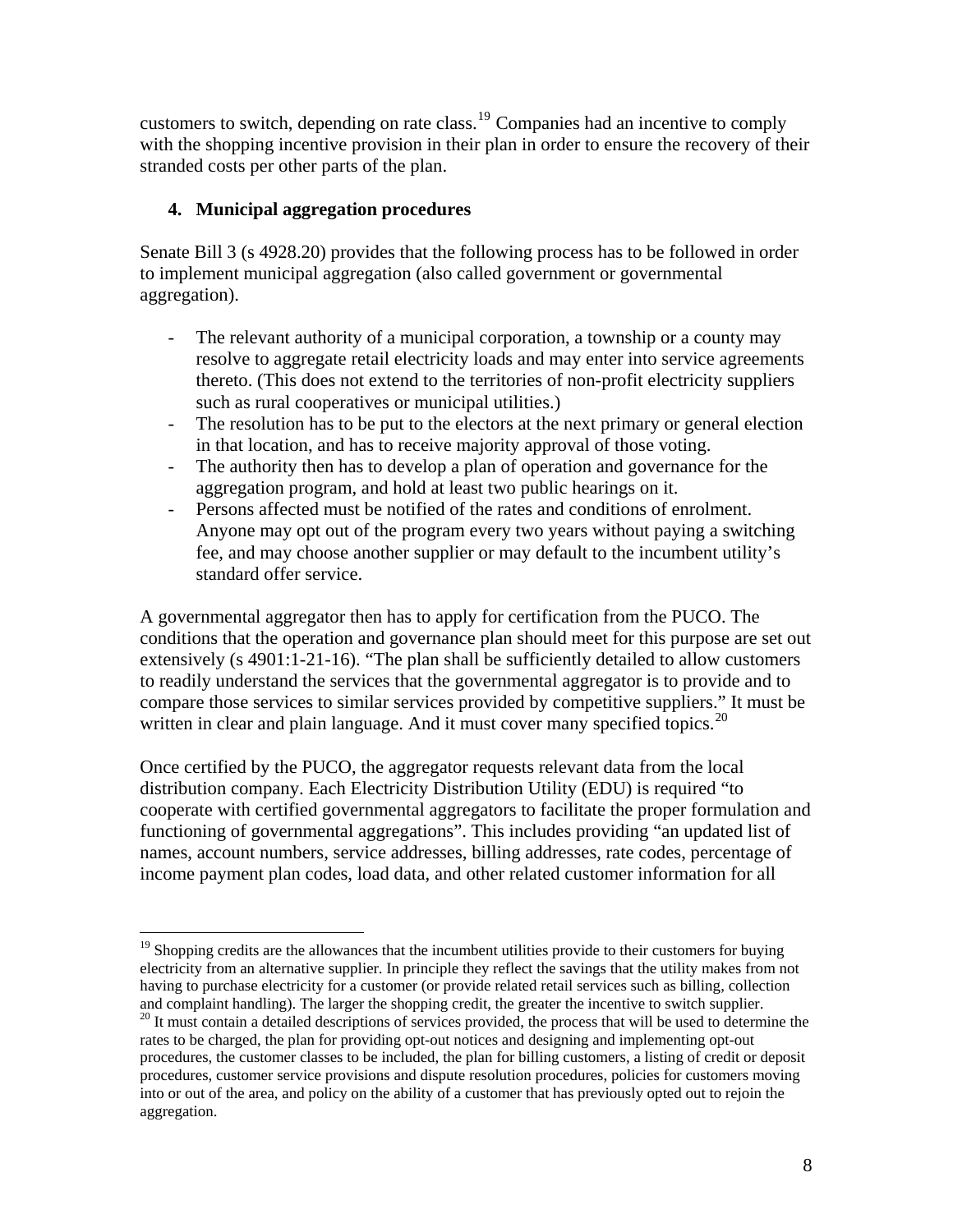customers residing within the governmental aggregator's boundaries".<sup>[21](#page-9-0)</sup> The EDU has to switch governmental aggregation accounts under the same processes and within the same time frames for switching other customer accounts. There is also provision for consolidated billing, so the individual consumer continues to receive his or her bill from the local utility.

After going through the opt-out procedures, the aggregator prepares the database for enrolment of remaining customers, and deals with any queries. It then implements the power purchase agreement that has typically already been negotiated towards the start of the process.

# **5. NOPEC, consultants and the aggregation procedure**

The above procedures are potentially complicated and burdensome, time-consuming and costly. Some would say they are beyond the reach of smaller communities. In practice, however, arrangements have been developed to handle the procedures with minimal disruption and cost.

At the beginning, the utility FirstEnergy agreed to fund the start-up of a municipal aggregation project for the group of NOPEC municipalities that had pressed for this approach. (Recall that each utility had to make shopping incentive arrangements to lose 20 per cent of its customers.) This enabled the NOPEC group to finance the legal, public relations and consulting work necessary to begin the procedure. By November 2000 NOPEC was able to put issues on ballots and in the event obtained passing votes from 94 municipalities.

NOPEC put together an RFP (request for proposal from potential suppliers). Two suppliers responded: Green Mountain Electricity Co (GREC), a new supplier from Texas, and AEP, an incumbent utility in other parts of Ohio. FirstEnergy Solutions Corp (FES), the unregulated subsidiary of FirstEnergy, the incumbent utility in this area, did not bid. At this time, just before Enron collapsed, wholesale prices were very high. NOPEC signed a six-year contract with GREC at a price initially 1 per cent below the standard offer price, to be renegotiated each two years. This was a very small discount, but NOPEC felt that the price could be improved over time, and that it was important to get competition going in Ohio.

Other municipalities followed suite. Some joined NOPEC, which over time grew to some 113 active members on the electricity side. Akin to NOPEC are NOAC (the Northwest Ohio Aggregation Coalition) that presently has nine communities actively using municipal aggregation, and MVCC (Miami Valley Communications Council), a council of governments serving eight member cities in the South Dayton, Ohio, suburbs. But not all municipalities wish to join an organisation, since there can be disadvantages as well as

<span id="page-9-0"></span> $21$  In practice, the provision of such information has proved critical. Another practical lesson is that inadvertent switching of customers already with another supplier has caused them to incur penalties, so revised procedures prohibit mailing to any customer that has already selected another supplier.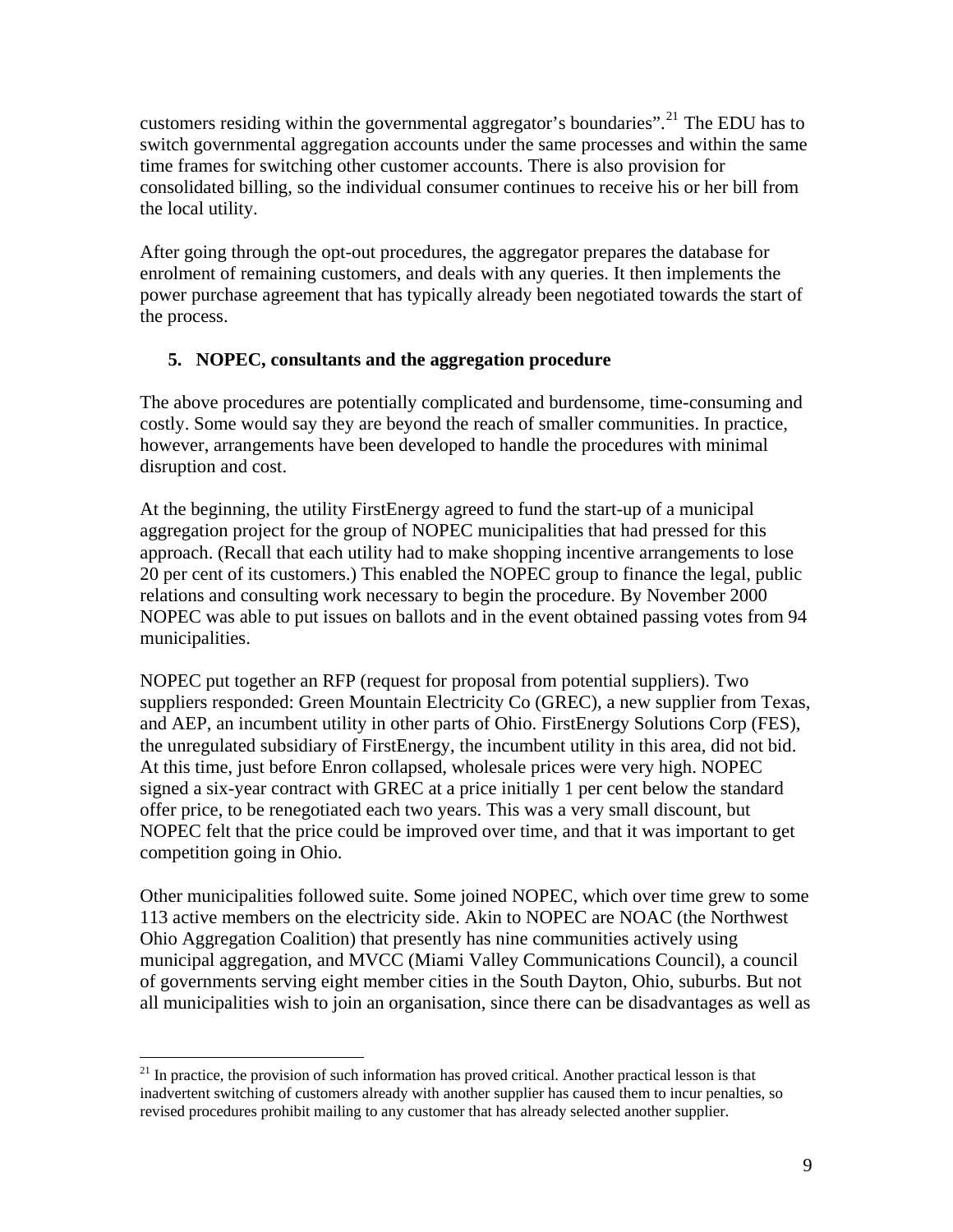advantages.<sup>[22](#page-10-0)</sup> Consultants therefore offered their services.<sup>[23](#page-10-1)</sup> So did suppliers themselves.[24](#page-10-2) To minimise the burden on an individual community, these organisations provided the aggregation services required.<sup>[25](#page-10-3)</sup> In fact, it has been suggested that the whole process tends to be consultant-driven.<sup>[26](#page-10-4)</sup>

It might take about four to six months for a municipality to get an aggregation issue on the ballot (two to three months of discussion with local officials and another two to three months to get through the legislative process). A typical timetable thereafter might be as follows:

| Contract negotiations with potential supplier                  | $3 - 4$ weeks   |
|----------------------------------------------------------------|-----------------|
| Development of governance plan and public hearings             | 1 month         |
| Application filed with the PUCO, considered and accepted       | 1 month         |
| Community data requested from EDU, received, cleansed          | 2 weeks         |
| Opt out package sent out plus 21 day period                    | 3 weeks         |
| Database prepared, enrolment, handle customer calls            | $7 - 8$ weeks   |
| Begin to supply power to customers, file PUCO quarterly report | $1 - 2$ months. |

This suggests that, if all goes smoothly, a community can be supplied by a municipal aggregation program within little more than a year of first raising the issue.

# **6. Municipal aggregation: experience to date**

Some 215 ballots have so far been held in Ohio. The communities involved have varied greatly in size, from Cleveland with a population of 495,817 (224,311 housing units) down to Centerville with population 134 (50 housing units). The median population is about 8,300 (about 3300 housing units).

Table 1 shows the extent to which communities have adopted municipal aggregation, and on the basis of what organisational support. 204 communities have now passed municipal aggregation ballots, of which 152 are presently actively supplied on this basis. Another 52 are presently inactive, presumably because they are unable to find a sufficiently attractive offer from a supplier. 11 communities have tried but failed to pass a ballot (four of which have subsequently succeeded).

<span id="page-10-0"></span> $\overline{a}$  $22$  Some suggest that NOPEC may have alienated suppliers by being too demanding, and member municipalities by being insufficiently responsive and open.

<span id="page-10-1"></span><sup>&</sup>lt;sup>23</sup> Consultants associated with municipal aggregation include  $AMP-Ohio, E$  Group (an energy efficiency affiliate of FES), Independent, Eagle Energy and Buckeye Energy Brokers Inc (an electricity generation

<span id="page-10-2"></span> $24$  By far the most active supplier at present is FirstEnergy Solutions Corp (FES).

<span id="page-10-3"></span><sup>&</sup>lt;sup>25</sup> For example, FES offers a turnkey aggregation program that includes a draft governance plan, assistance with public hearings, file certification application and the PUCO letter, design, printing and mailing of the Opt-out letter, administration of the Opt-out process (including database input, final list compilation and database maintenance), provision of call center services to handle residents' inquiries, training of municipal staff, and provision and filing with the PUCO of required quarterly and annual reports.

<span id="page-10-4"></span><sup>&</sup>lt;sup>26</sup> "Towns tend to be approached with a proposal that they aggregate their load (as opposed to deciding to do so and then seeking appropriate assistance)." Colton (2006) p. 5.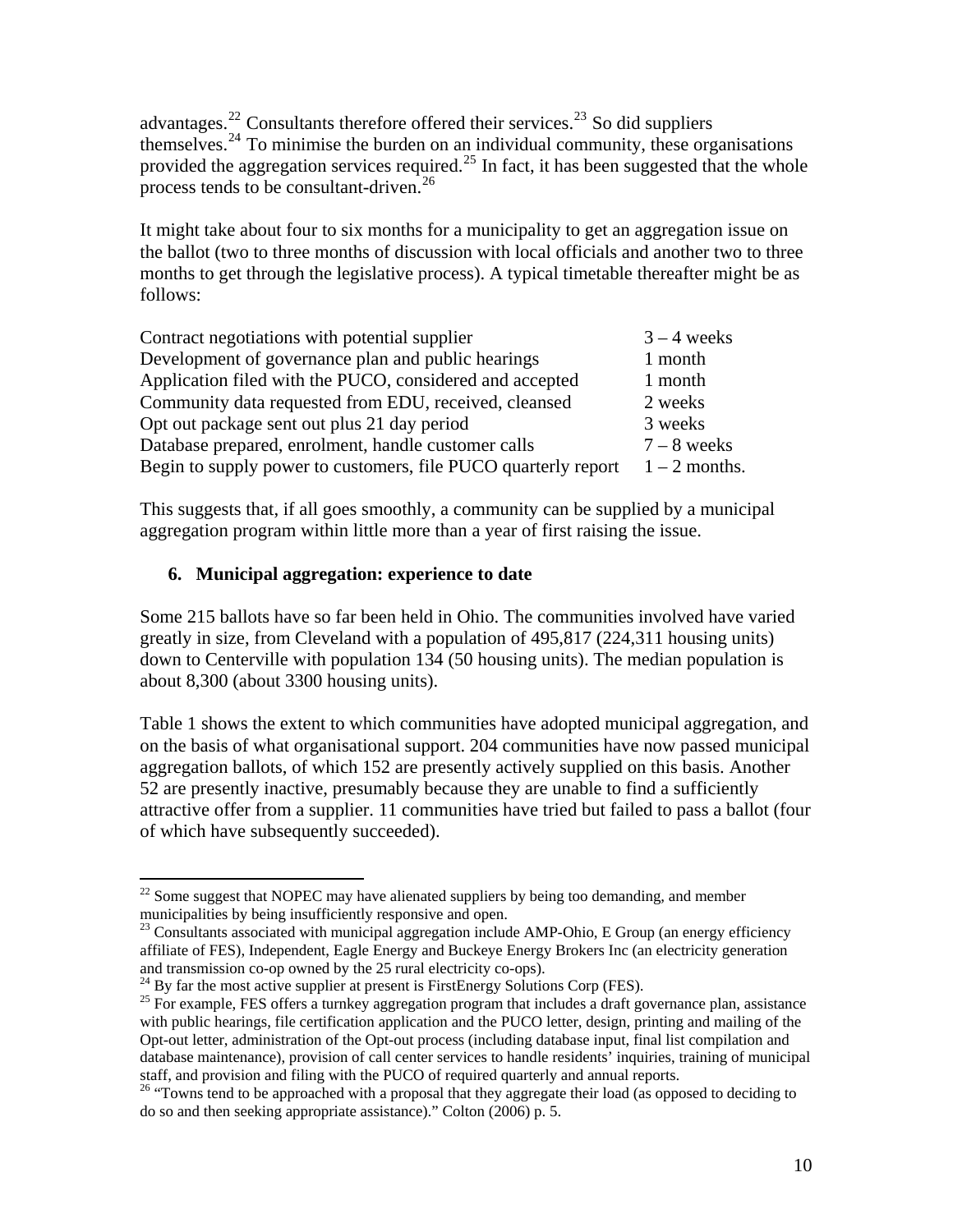All the active communities are in FirstEnergy's territory. 113 are with NOPEC, 9 with NOAC, 11 are advised by other consultants and 19 are advised by FES. In all cases the supplier is FES. This means, for example, that FES is both a supplier to NOPEC and its competitor. By the same token, it is said that the existence of NOPEC has required FirstEnergy to offer more competitive terms and discounts than it otherwise would have done.

| Tavit T<br>TVULLIOCI OI COMMUNICOS SUOJECT TO MUNICIPAL Aggregation in Omo, 2007 |             |                  |                 |
|----------------------------------------------------------------------------------|-------------|------------------|-----------------|
| Organisation or consultant/supplier                                              | In          | Outside          | All territories |
|                                                                                  | FirstEnergy | FirstEnergy      |                 |
|                                                                                  | territory   | territory        |                 |
|                                                                                  |             |                  |                 |
| NOPEC/FES                                                                        | 113         |                  | 113             |
| <b>NOAC/FES</b>                                                                  | 9           |                  | 9               |
| <b>FES/FES</b>                                                                   | 19          |                  | 19              |
| Other consultants/FES                                                            | 11          |                  | 11              |
|                                                                                  |             |                  |                 |
| Inactive: Other consultants/no supplier                                          | 9           | 18               | 27              |
| Inactive: No consultant/no supplier                                              | 13          | 12               | 25              |
| Failed ballot                                                                    | 9           | $\overline{2}$   | 11              |
|                                                                                  |             |                  |                 |
| <b>Total Active</b>                                                              | 152         | $\boldsymbol{0}$ | 152             |
| <b>Total Passed but Inactive</b>                                                 | 22          | 30               | 52              |
| <b>Total Failed ballot</b>                                                       | 9           | $\overline{2}$   | 11              |
|                                                                                  |             |                  |                 |
| <b>Overall Total</b>                                                             | 183         | 32               | 215             |
|                                                                                  |             |                  |                 |

Table 1 Number of communities subject to municipal aggregation in Ohio, 2007

Source: FES

 $\overline{a}$ 

What is the extent of support for municipal aggregation, once a proposal gets to the ballot? For the 204 ballots where the proposal has succeeded, the range of support has been 54% to 95% as a percentage of those voting, with a median of  $67\%$ <sup>[27](#page-11-0)</sup>. This degree of support for a ballot proposition is regarded as relatively high.

In total the proposal failed in only 11 ballots. The range of supporting votes there was 35% to 50% with a median of 49%, so most of these proposals failed only narrowly. It is not thought that the No votes reflect particular opposition to municipal aggregation. On any ballot issue a substantial proportion of electors are said routinely to vote No – for example, because they don't understand the issue or don't want change or don't want to encourage a larger role for government.

In some cases the issue is further clouded by votes of those not directly affected. Senate Bill 3 provides that aggregation may be put on the ballot by a municipality, township or county. In Ashland the issue was put to the whole county and the aggregate vote in favour was 43%, so the proposal failed. Analysis of voting patterns shows that voters in

<span id="page-11-0"></span> $27$  The proportion of electors voting at all, as a proportion of those eligible to vote, was 60 per cent in the 2004 US presidential election. It might be of the order of half to one third of that in a local election.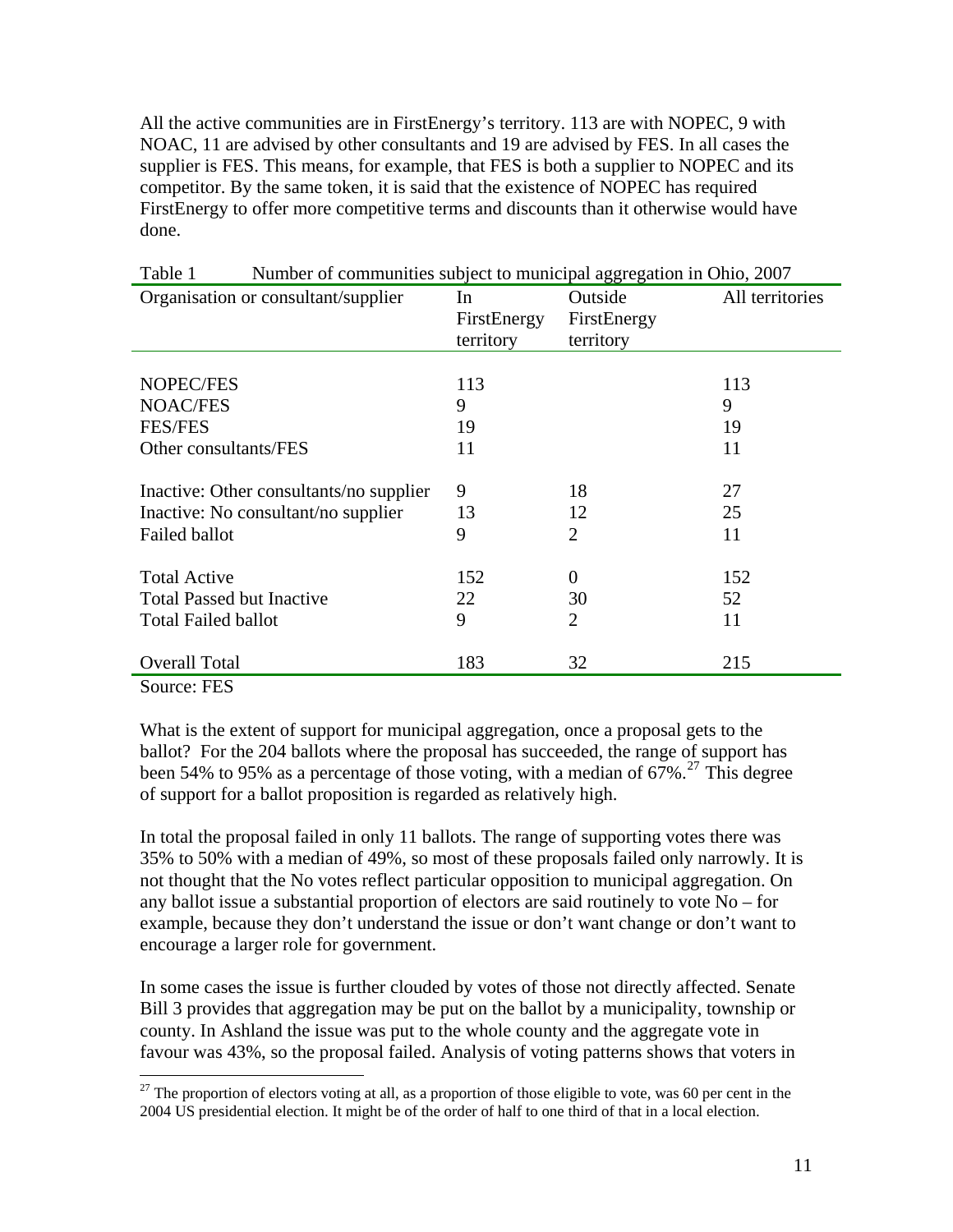townships supplied by four rural electricity cooperatives voted heavily against the proposal, even though municipal aggregation could not legally apply to these consumers. In fact 4 out of 15 individual townships in Ashland County showed a majority vote in favour of aggregation.  $28$ 

The extent of individual opt-out in a municipal aggregation program, once established, was initially in the 10 to 20 per cent range. More recently it is reportedly around 8 to 10 per cent, as consumers have become more familiar with the concept.<sup>[29](#page-12-1)</sup>

# **7. Determinants of municipal aggregation**

What determines whether a municipality proposes municipal aggregation? Colton (2006) argues that the coverage of municipal aggregation is not evenly spread over different kinds of communities. He takes the 207 communities that had then decided to pursue municipal aggregation in Ohio and calculates the number falling in each decile of Ohio's 1054 communities ranked by size. He finds that the degree of participation in municipal aggregation increases with size of community. For example, the participation rate is only 2 or 3 per cent in the smallest two deciles, 14 to 18 per cent in the middle two deciles, 37 per cent in the second-largest decile and 61 per cent in the largest decile. He concludes that

Small communities tend to be excluded from municipal aggregation proposals. ... The exclusion of small communities from municipal aggregation initiatives appears to flow not simply from the lack of resources to participate, but rather from the decision of marketers of municipal aggregation not to pursue the smaller loads associated with small communities.<sup>[30](#page-12-2)</sup>

Using a similar analysis, Colton also finds that participation in municipal aggregation is positively related to a community's average per capita income. Here the participation rises from 3 or 4 per cent in the lowest two deciles to 41 to 47 per cent in the highest two deciles.

It is not clear that smaller and lower income communities are as underrepresented as these data suggest. For example, the study does not seem to have removed communities located in the territories of rural electric cooperatives, which are not eligible for aggregation by law. Such communities would tend to be smaller in terms of population and also lower income.  $31$ 

Experience in the territory of Cleveland Electric Illuminating also casts doubt on the claim. Here, all but six communities (that is, nearly 100 communities) are part of an

<span id="page-12-0"></span> $\overline{a}$ <sup>28</sup> Source: FES. In fact 5 of the 11 failed proposals involved the unincorporated parts of counties rather than individual townships. 4 county ballots succeeded, including one that failed on an earlier occasion.

<sup>&</sup>lt;sup>29</sup> Source: FES.

<span id="page-12-2"></span><span id="page-12-1"></span> $30$  Colton (2006) pp. 13, 14.

<span id="page-12-3"></span> $31$  The referee mentions rural electricity cooperatives as another means by which consumers can aggregate their loads. This lies beyond the scope of the present paper.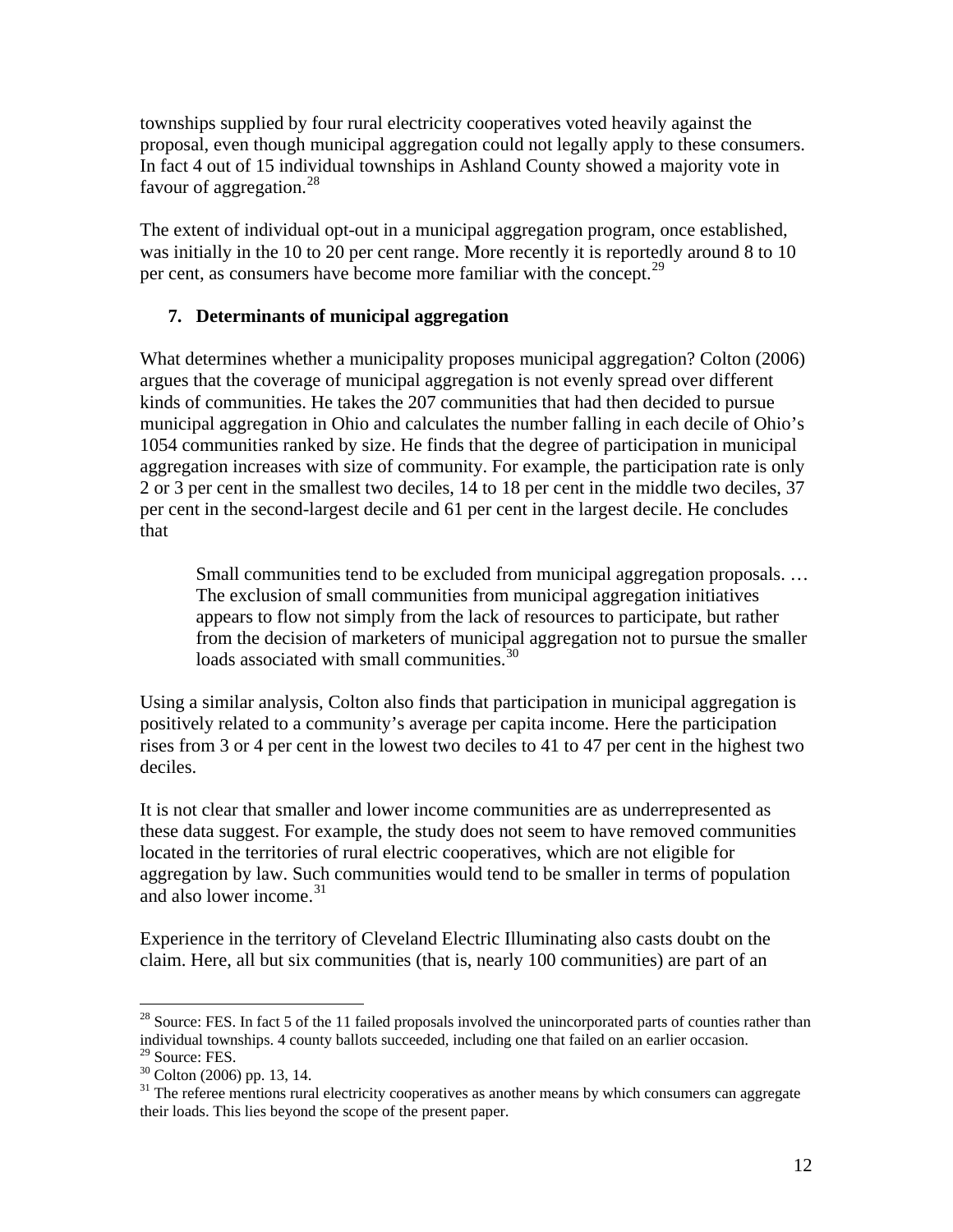active aggregation scheme. Four of those communities (including Cleveland itself) have actually passed an aggregation ballot but are presently inactive. Only two communities have not placed an aggregation issue on the ballot. But this is apparently by choice rather than a result of lack of interest by marketers. $32$ 

It seems plausible that a significant determinant of whether a community proposes and adopts municipal aggregation is the scope for savings compared to the regulated price of the incumbent supplier. (The particular pattern of regulation including the price to beat and any shopping incentive may also impact on this decision.) For a simple test of this hypothesis, Table 2 shows the size of each utility and the number of aggregating communities that there would be in each utility territory if the total of 215 communities that have put aggregation on the ballot in Ohio were distributed between the utilities in proportion to size of utility. It sets out the number of communities in each utility territory that have actually put aggregation on the ballot. The ratio of the actual to the proportionate number of aggregating communities is then compared to the average monthly electricity bill. (The data are for a low-income low-usage (600kWh/month) residential customer, as of 2002, in the case of four utilities where this information is available.)

| <b>Utility</b>      | Size       | aggregation, account compared to proportional<br>Proportionate | Actual         | Ratio Actual  | Average     |
|---------------------|------------|----------------------------------------------------------------|----------------|---------------|-------------|
|                     | (number of | share of                                                       | number of      | to            | low income  |
|                     | customers  | aggregating                                                    | aggregating    | Proportionate | electricity |
|                     | m)         | communities                                                    | communities    |               | bill 2002   |
| <b>First Energy</b> |            |                                                                |                |               |             |
| <b>CEI</b>          | 0.7        | 31                                                             | 104            | 3.35          | \$77        |
| <b>OE</b>           | 1.1        | 49                                                             | 65             | 1.33          | \$67        |
| TE                  | 0.3        | 13                                                             | 14             | 1.08          |             |
|                     |            |                                                                |                |               |             |
| CGE/Duke            | 0.7        | 31                                                             | 8              | 0.26          | \$52        |
| <b>AEP</b>          |            |                                                                |                |               |             |
| <b>OP</b>           | 0.75       | 34                                                             | $\overline{2}$ | 0.06          | \$44        |
| <b>CSP</b>          | 0.75       | 34                                                             | 7              | 0.21          |             |
| other               |            |                                                                | 1              |               |             |
| <b>DPL</b>          | 0.5        | 22                                                             | 14             | 0.64          |             |
|                     |            |                                                                |                |               |             |
| Total               | 4.8        | 214                                                            | 215            | 1.00          |             |

Table 2 Interest in aggregation: actual compared to proportionate

<span id="page-13-0"></span> $32$  One community, at the time, did not agree that the municipal government should be making decisions on behalf of the residents. It felt that residents could find adequate information on their own and make a better, informed decision. This community was also not interested in joining such a large organization as NOPEC in which it would have little or no say in the direction of the organization. The other community is a very small township (population 143 in 43 housing units) and seems to have been inadvertently overlooked by the local marketer on the assumption that it was part of the neighbouring village with the same name. Since this community is completely surrounded by NOPEC communities it would have knowledge of the issue and could have joined in if it chose to.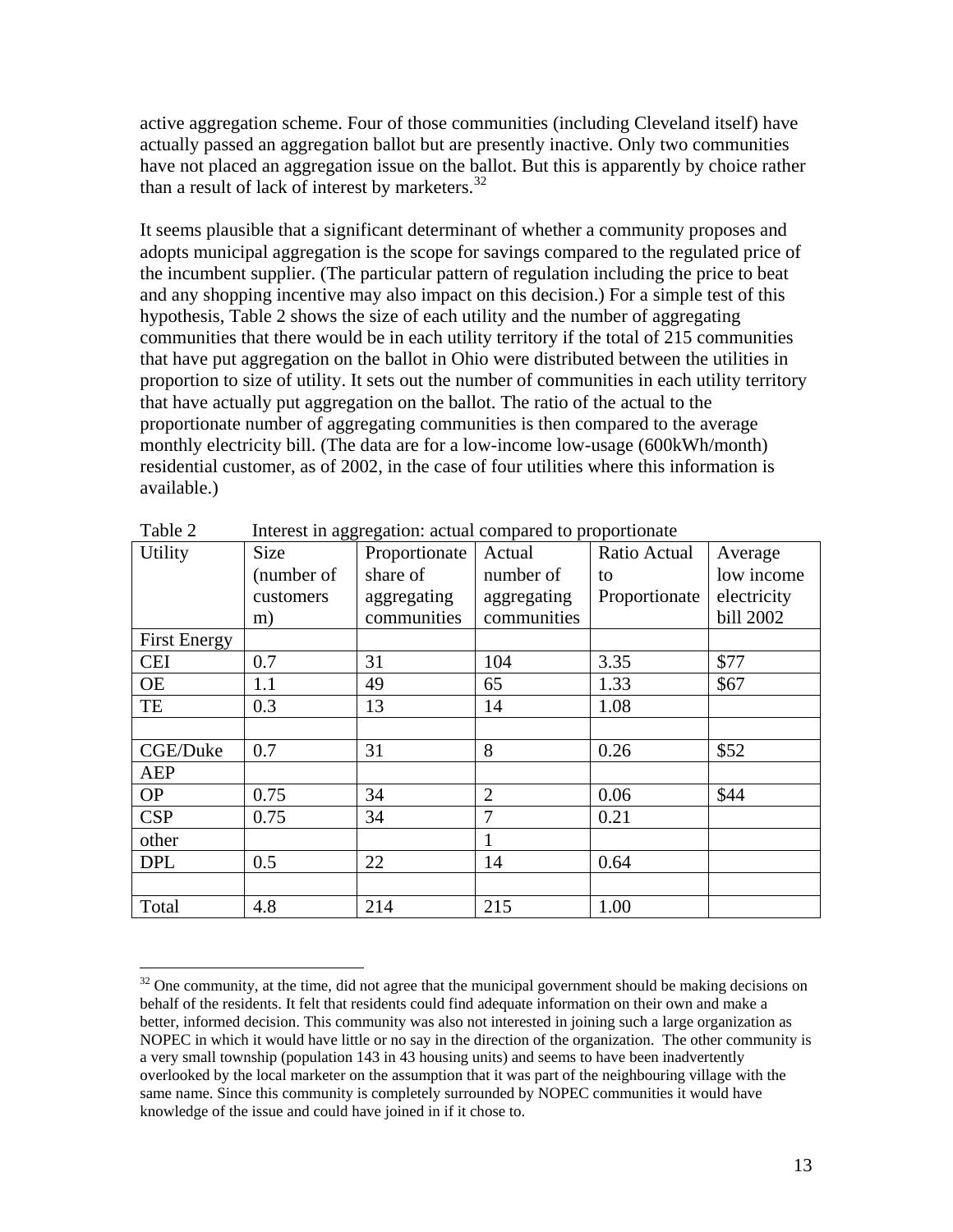Source: Table 1 and information above; average bills from NEAAP in Table OH-2 at [http://neaap.ncat.org/experts/Ohio.pdf.](http://neaap.ncat.org/experts/Ohio.pdf)

The results are shown in the final two columns of Table 2. In the territory with the highest average electricity bill (Cleveland Electric Illuminating at \$77), the number of communities that have actually aggregated or put the issue on the ballot is over three times the number that would be proportionate to the size of that utility's territory. In the territory with the second highest bill (Ohio Edison at \$67) the actual number is about one third higher than the proportionate number. In the territory with third highest bill (CGE at \$52) the actual number is about one quarter of the proportionate number. And in the territory with the lowest bill (Ohio Power at \$44) the actual number is only 6 per cent of the proportionate number. $33$  These results are consistent with the proposed hypothesis.

Why did NOPEC and NOAC set up and survive in northeast and northwest Ohio rather than in other parts of the state? Credit is obviously due to the pioneers in NOPEC and NOAC. They saw the scope for municipal aggregation and followed this through. But is it an accident that municipal aggregation took place mainly in FirstEnergy territories rather than in other territories in Ohio? Table 2 suggests not. It is of course a rough and limited calculation, but it is consistent with the conjecture that a community's and potential supplier's interest in aggregation is primarily determined by the potential gains that might flow from it, rather than by size or income of the community in question.

## **8. Some concerns about municipal aggregation**

 $\overline{a}$ 

Various reservations have been expressed about municipal aggregation. For example, competitive retail providers have to provide information to the PUCO when seeking to renew their certification. Is this adequate? Colton (2006) argues that "regulatory protections appear to have failed to identify, let alone raise warnings of, the impending collapse of the GMEC multi-year contract with NOPEC". (p. 8) Note, however, that aggregators generally build protection into the contract with the supplier to protect them from default. On this basis NOPEC was able to obtain a \$5m payment from GMEC when the courts ruled on the contract between them.

Colton further argues that "The failure of power marketers serving municipal aggregators to fulfil the terms of their contracts places significant numbers of residential customers at financial risk." (p. 20) This depends on the 'return to standard service' rules that are in place with the incumbent utility. In the NOPEC example, customers were at risk only for lost savings if NOPEC did not find a supplier to replace GMEC. There was no penalty for customers returning to the utility. In a POLR (provider of last resort) situation, the return to service rules could expose customers to higher prices than if they had not switched. This would seem to be a matter for the regulatory body and the incumbent utility, rather than a concern specific to municipal aggregation.

<span id="page-14-0"></span><sup>&</sup>lt;sup>33</sup> These results would be accentuated if the actual number of communities interested in municipal aggregation were based on ballots up to 2002, to match the 2002 average bill data, instead of ballots to date. 94% of the ballots in FE territory (including Cleveland Electric Illuminating and Ohio Edison) were in place by 2002 compared to only 28% of those outside FE territory (including CGE and Ohio Power).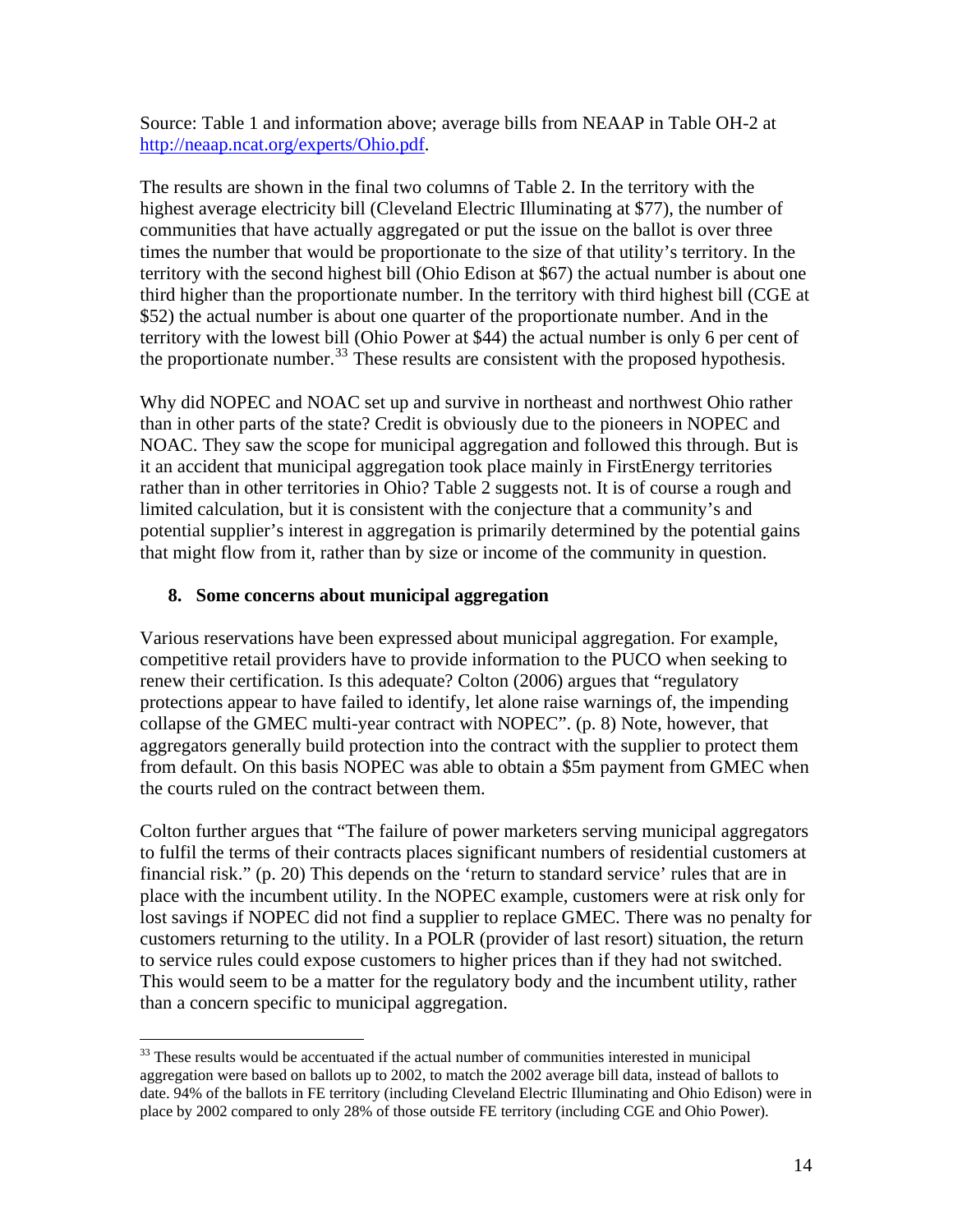Colton also suggests (pp. 23-4) that some Ohio aggregation initiatives exclude customers that are not 'current' on their bills (i.e. where payment is overdue), or customers that subsequently move into an area; both of these exclusions disproportionately affect lower income households. He contrasts this with California, which explicitly requires that municipal aggregation make participation available to all residents of a community.

Ohio natural gas aggregation programs do indeed exclude customers that are not current on their bills. This acts to protect suppliers from non-payment in the face of unfavourable payment hierarchy rules. In contrast, Ohio electricity aggregation programs do not exclude such customers since electricity payment rules are typically more reassuring.<sup>[34](#page-15-0)</sup>

More generally, the governance plan filed with each aggregation application to the PUCO (see above) contains a section detailing how new participants or 'movers' will be included in the program. Most plans leave it up to the selected supplier. In many programs, 'supplemental' opt-outs are included, between the two-year opt-outs, to allow for other customers to be enrolled. Some programs also accept any customers who seek to enrol in the aggregation program even if this is not during an opt-out period.

# **9. Aggregation and competition**

Rader and Hempling (2000) suggest that the obligation on municipalities to seek the direct approval of the electorate is likely an attempt to hinder aggregation efforts. Municipalities purchase other services for their inhabitants without the need for such explicit endorsement. Also, "requiring municipalities to allow frequent, unrestricted optouts could either compromise their ability to obtain attractive bids or increase program costs for all other consumers, or both".  $35$  Ohio's aggregation law, entitling consumers to opt-out every two years without a fee, is instanced as such a restriction.

In practice, this does not seem to have been a serious restriction. Electricity contracts have been signed for varying periods up to six years, with provision to review the price each two years. Some would argue that greater consumer benefits could be obtained by signing longer firm contracts, say in the range 3 to 5 years (or by entering 10 to 15 year contracts to share the construction and operation of base-load plant). However, on the whole this opt-out provision has proved workable in electricity. In the gas sector the obligation is less problematic insofar as the fluctuating wholesale prices in the gas industry have meant that signing long-term contracts may itself present a problem.

On the positive side, municipal aggregation provides competitive opportunities that would otherwise not exist. For example, the following section shows that a supplier can contemplate the possibility of supplying about 90 per cent of the eligible customers in a

<span id="page-15-0"></span> $34$  Each Electricity Distribution Utility has its own rules in place as to the order in which parties get paid. Thus in FirstEnergy (FE) territory, the hierarchy is: supplier past due, FE past due, FE current, supplier current. Each supplier has to determine its own collection and cancellation policy, which must be included in the customer notification documents filed with the PUCO.

<span id="page-15-1"></span> $35$  Rader and Hempling (2000) p. 69.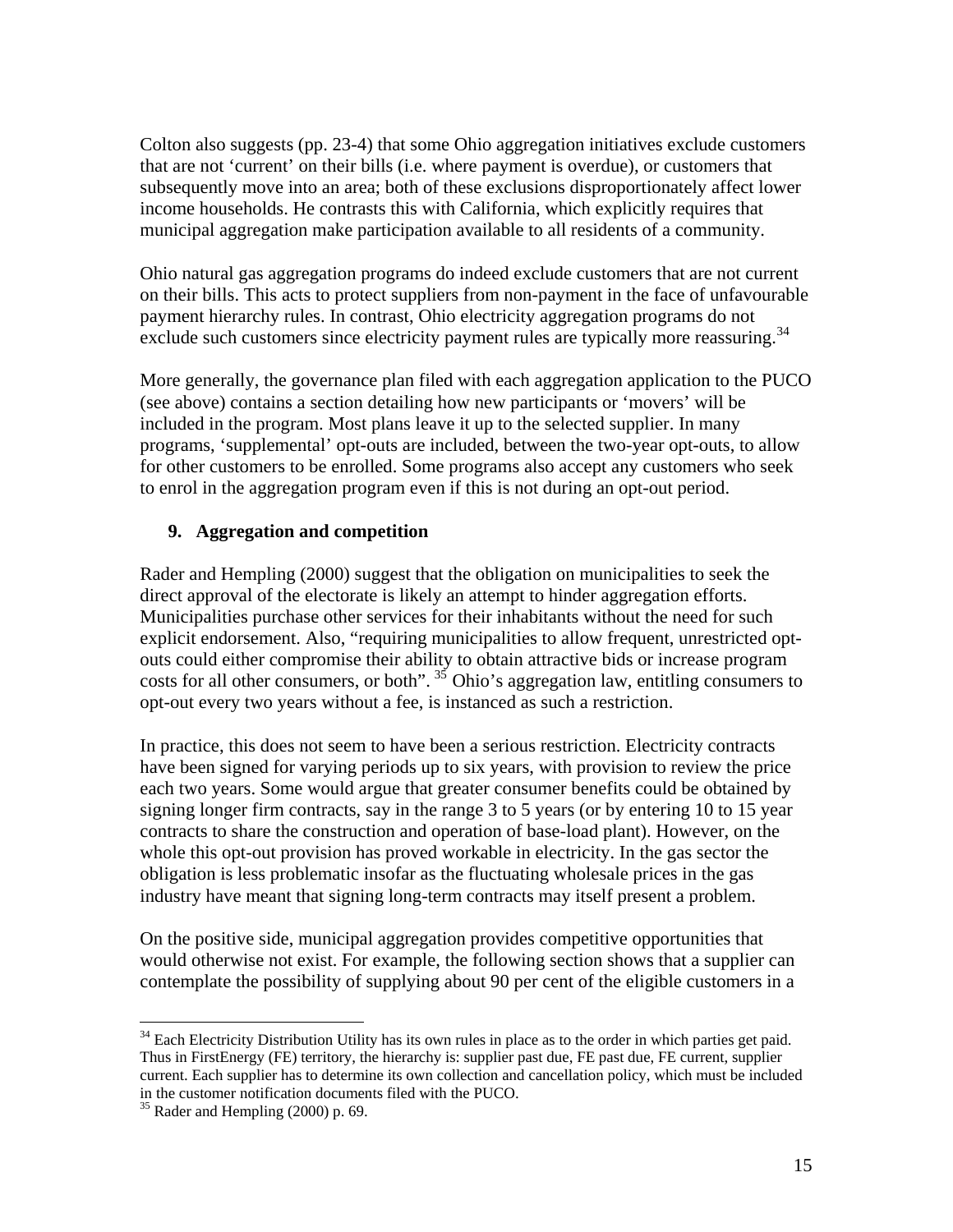municipality for a relatively low acquisition cost. This opens up the possibility of entering that market whenever the incumbent's price rises to any significant extent above wholesale market price. Suppliers in Ohio are in fact actively considering such possibilities, not least in those areas not yet fully open to competition.

For their part, regional councils like NOPEC and even some individual municipalities are actively considering the possibility of forming their own not-for-profit companies to purchase and resell electricity, and even to buy and operate generation assets.<sup>[36](#page-16-0)</sup> Development of the MISO transmission system now provides access to a wider range of generators in other Midwest states. Since municipalities can borrow at more advantageous rates than commercial entities, some see the possibility of using this to advantage in the competitive market.

# **10. Costs of municipal aggregation**

 $\overline{a}$ 

The service of securing municipal aggregation and inviting tenders for supply seems to be provided on a relatively competitive basis by a variety of consultants and/or suppliers. Typically, there is no upfront cost to the community or its electric consumers. Instead, the consultant's charges are paid by the eventual supplier (which might be the same organisation) and rolled up into the winning bid. In other words, the discount off the incumbent's 'price to beat' is a little less than it otherwise would have been, by the amount of the consultant's or supplier's charges for organising the aggregation process.

The costs involved no doubt vary to a small extent from one municipality to another, and from one consultant to another, and have evolved over time. In the early days it is reported that "Parma apparently spent close to \$200,000 in acquiring and paying for the expertise to negotiate its power supply deal."<sup>[37](#page-16-1)</sup> With under 40,000 households in Parma (a town in northern Ohio), that would be about \$5 per customer, but it is not apparent that this includes the cost of securing acceptance of municipal aggregation in the first place. Costs are likely to have fallen over time as the procedure has become more standardised.

Membership of an organisation like NOPEC provides access to NOPEC's expertise and negotiating power without a municipality having to go it alone. NOPEC's annual budget of under \$1 million (reimbursed by the competing suppliers) is perhaps of the order of \$1 per household customer per year.<sup>[38](#page-16-2)</sup>

<span id="page-16-0"></span><sup>&</sup>lt;sup>36</sup> NOPEC had earlier stated its goal "to make NOPEC its own electricity supplier, buying generation directly for our customers to maximise savings". Chairman's Report, *NOPEC 2005 Year-End Report*. In May 2007 NOPEC formed a not-for-profit corporation NOPEC Inc that will provide power to NOPEC. On 3 August 2007 NOPEC Inc filed an application with the PUCO for certification as a retail generation provider and power marketer. "NOPEC Inc will enter into … one or more electric supply contracts with electric generators for wholesale electric supplies. NOPEC Inc will obtain the necessary FERC (Federal Energy Regulatory Commission) marketing license prior to commencing service." Application 07-0891- EL-CRS, Exhibit D-1 "Operations". "NOPEC Inc currently expects to begin CRES [Competitive Retail Electric Service] operations on or about January 1, 2009." Affidavit of Leigh E Herrington para 2.<br><sup>37</sup> National Energy Affordability and Accessibility Project (NEAAP) at [http://neaap.ncat.org](http://neaap.ncat.org/). Part Two.<br><sup>38</sup> The main elem

<span id="page-16-2"></span><span id="page-16-1"></span>Elec/Gas Aggregation \$192,000 and Communication Services Electricity \$120,000 and Gas \$60,000. NOPEC Year-end Report 2005.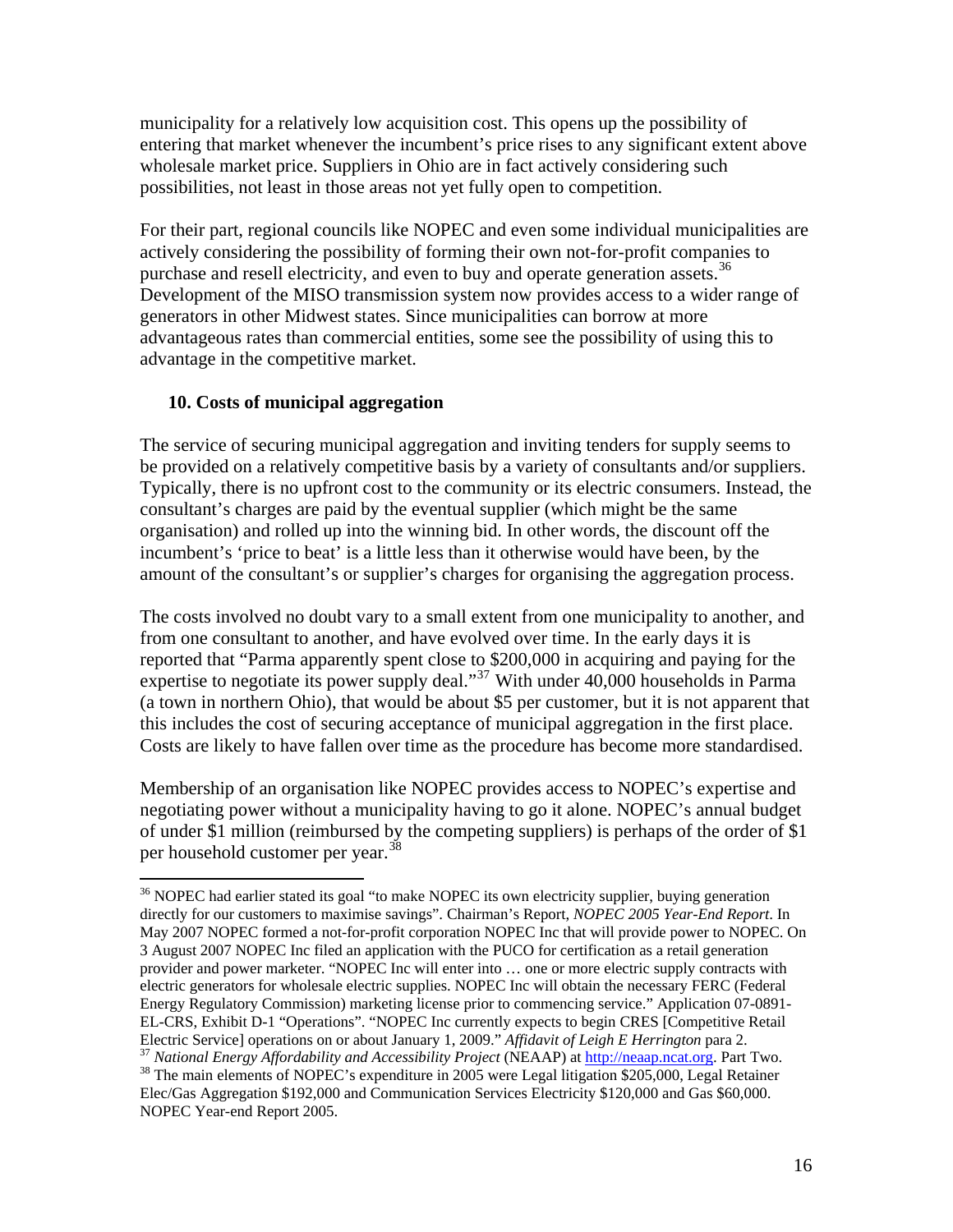My understanding is that, for taking a municipality through the process of municipal gas aggregation, including tendering for a gas supply and then monitoring that contract, consultants might charge about 5 cents per decatherm.<sup>[39](#page-17-0)</sup> This works out about \$5 per customer per year.

The costs of acquiring customers individually are much higher. When the market first opened in California, Enron and other costs were reported in the range \$100 to \$600 per customer in terms of marketing and advertising.<sup>[40](#page-17-1)</sup> Costs have surely decreased since then. NEAAP cited a range of \$50 to over \$200 in 2003. Estimates for initial acquisition costs given to me in Ohio were in the range \$30 to \$80. These costs presumably need to be spread over the typical duration that a new customer stays with a supplier.

In the UK, Ofgem has estimated the cost of acquiring customers individually at about  $\text{\textsterling}20$  (about \$40) per customer per year.<sup>[41](#page-17-2)</sup> My own calculations were broadly consistent with this. $42$ 

Whatever the precise costs, the big picture is clear. The cost of acquiring a customer via municipal aggregation may be nearly an order of magnitude less than the cost of acquiring a customer individually: in round terms about \$5 rather than \$50 per customer per year. Ultimately this cost has to be reflected in the terms offered to customers, and indeed in the scope for making an offer at all. Thus, municipal aggregation may enable a supplier to compete in circumstances where it might otherwise not be economic to do so.

## **11. Savings from municipal aggregation**

What about the prices and discounts secured by municipal aggregation? Some early studies advocating municipal aggregation mention possible percentage savings on electricity bills into double figures. But these may reflect exceptional circumstances.<sup>[43](#page-17-4)</sup> NEAAP's calculation in 2003 of the potential scope from aggregation assumed a saving for residential customers in the range 2 to 10 per cent of the generation portion of the bill, which in turn comprised about 60 per cent of the total bill.

<span id="page-17-0"></span> $39$  1 decatherm (1 dth or 10 therms) is approximately equal to 1000 cubic feet (1 Mcf) of natural gas.  $40$  Rader and Hempling (2000), pp. 25-27.

<span id="page-17-1"></span>

<span id="page-17-2"></span><sup>41</sup> *Domestic Competitive Market Review: a review document*, Ofgem, 78/04, April 2004, at Appendix 11. This is based on an acquisition cost of £53.33 discounted over 3 years using a long-term risk free rate of 5 per cent.

<span id="page-17-3"></span> $^{42}$  Acquiring customers via doorstep selling or internet switching sites might cost about £25 to £35 per switch, but suppliers would incur an additional cost of processing the customer of the order of  $£10$  to £15, total approximately £35 to £50. Littlechild (2005), pp. 15, 60, 61. Whether customers would nowadays stay with a single supplier for an average of three years is less clear.

<span id="page-17-4"></span><sup>&</sup>lt;sup>43</sup> Thus, the town of Parma was able to take advantage of the special limited allocation of low-cost power referred to earlier. As part of its shopping incentive arrangements, FirstEnergy made available so-called Market Support Generation to marketers in its territory in northern Ohio. This enabled a 17 per cent discount on FE's power prices. In Massachusetts, the pilot program was said to provide discounts of 11 to 22 per cent. The savings from NOPEC's first contract with Green Mountain Energy Co reportedly ranged from 1 to 15 percent depending on the customer, with 2 per cent being typical. NEAAP Part Two, *An analysis of opt-out aggregation in Massachusetts and Ohio*, last updated 11 April 2003.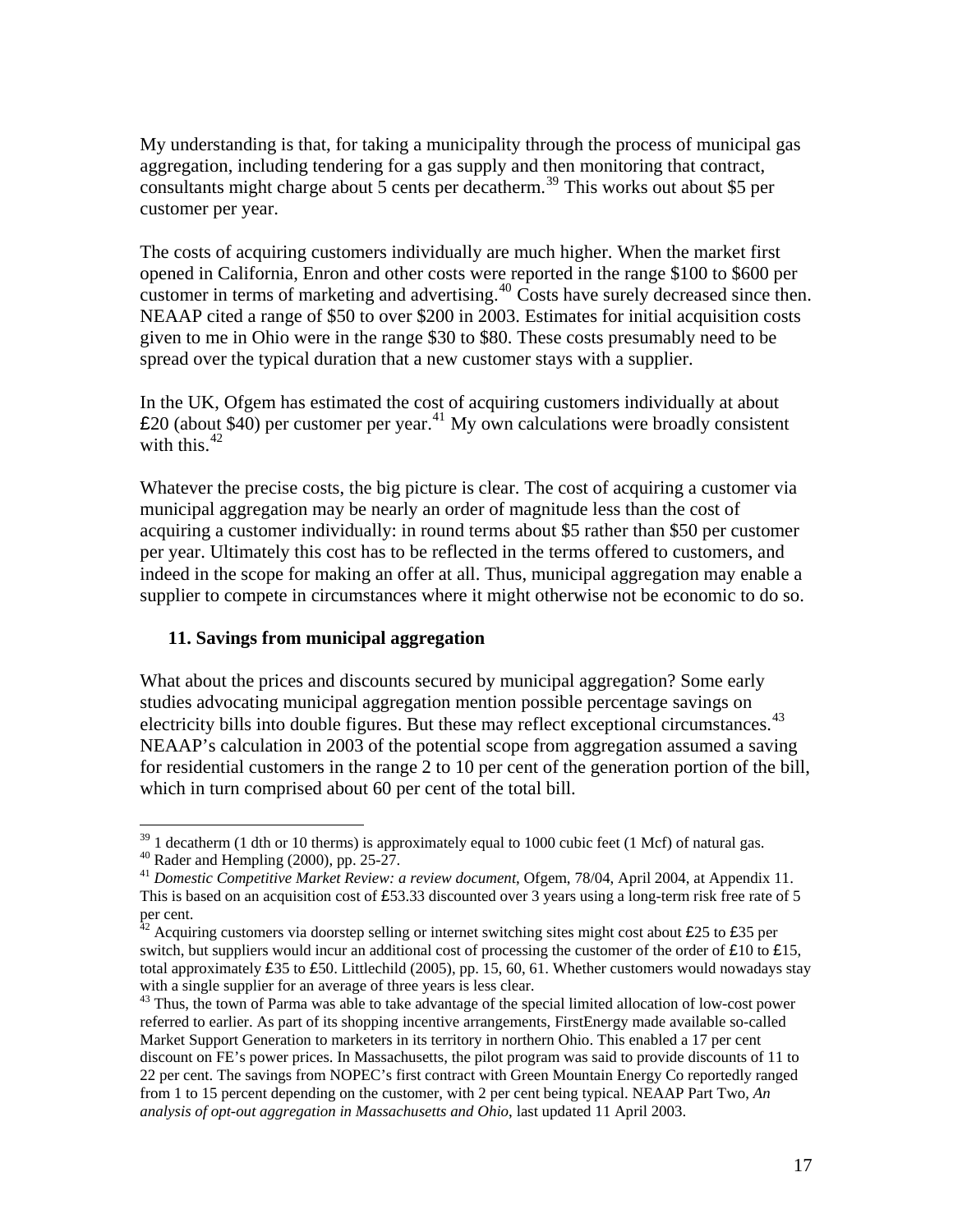At the very beginning, municipal aggregation offers in Ohio were couched in terms of a specified price per kilowatt hour. This caused concern for municipal politicians when it transpired that this price could translate into an advantage for some customer classes and a disadvantage for others, depending on the method of calculating the tariff for each class. In the light of that, provision was made for couching all offers in terms of a discount on the existing utility tariffs. This makes comparison shopping considerably easier, and has been popular with the politicians.<sup>[44](#page-18-0)</sup>

The discounts received in 2006 by Ohio municipalities that have aggregated are as shown in Table 3. The residential discount is typically 4 or 5 per cent of the generation element, the commercial discount typically between 1 and 3 per cent.

| Table 3<br>Price discounts in 2006 on municipal aggregation schemes |             |            |  |  |  |  |
|---------------------------------------------------------------------|-------------|------------|--|--|--|--|
| Area/scheme/supplier                                                | Residential | Commercial |  |  |  |  |
| NOPEC/FE                                                            | 5%          | 1%         |  |  |  |  |
| <b>NOAC/FES</b>                                                     |             | 3%         |  |  |  |  |
| FES/FES (median) $*$                                                | 4%          | 2%         |  |  |  |  |
| Other/FES (median) $*$                                              | 4%          | 2%         |  |  |  |  |
|                                                                     |             |            |  |  |  |  |
| * Range                                                             | $4 - 10\%$  | $2 - 6\%$  |  |  |  |  |

Source: FES

 $\overline{a}$ 

What does this mean in terms of dollar savings? A typical FES residential customer using 550 kWh per month with a 4% discount would save an estimated \$13.20 per year. A commercial customer using 3,500 kWh per month with a 2% discount would save \$40.88 annually. These are evidently not major savings, but they involved little or no effort or risk on the part of the customer.<sup>[45](#page-18-1)</sup> But it is fair to say that not everyone is enamoured of the situation. $46$ 

<span id="page-18-0"></span><sup>&</sup>lt;sup>44</sup> It does, however, depend upon there being a relevant published tariff against which to compare the bid. Some wonder how aggregators will fare if such a set of tariffs is no longer available, as might be the case if the incumbent utility ceases to provide or arrange service. (See also the discussion below of the gas market, where the volatility of prices has made it more difficult to get quotations in terms of discounts against incumbent utility tariffs.)

<span id="page-18-1"></span><sup>&</sup>lt;sup>45</sup> These are illustrative calculations from FES. Other calculations differ in detail but not overall magnitude. NEAAP assumes a typical residential customer's bill of \$70 per month of which 60% (\$42) is generation; multiplying by 2% to 10% saving yields savings in range \$0.84 to \$4.20 per month, or \$10 to \$50 per year. A sample Ohio Edison residential shopping credit (generation component) would be 5.06 cents/kWh x 762 kWh/month =  $$38.55$ , plus \$50.59/month for the regulated part of the bill, total \$89.14/month, or \$1069.68 per year. A saving of 4% on the generation component would be worth 0.04 x  $$38.55 = $1.52$ /month or \$18.24/year. Savings with NOPEC were evidently higher in earlier years. NOPEC's 2004 and 2005 year end reports say that individual consumers saved an average \$33 per year on their electricity bill. In those years they were receiving discounts of 6%.<br><sup>46</sup> For example, I am told that the client groups of the Legal Aid Society of Cleveland want reliable utility

<span id="page-18-2"></span>service at a low cost and could care less whether this comes from aggregation, retail choice or regulated utilities. They see choice as complex and as a gamble that is vulnerable to manipulation.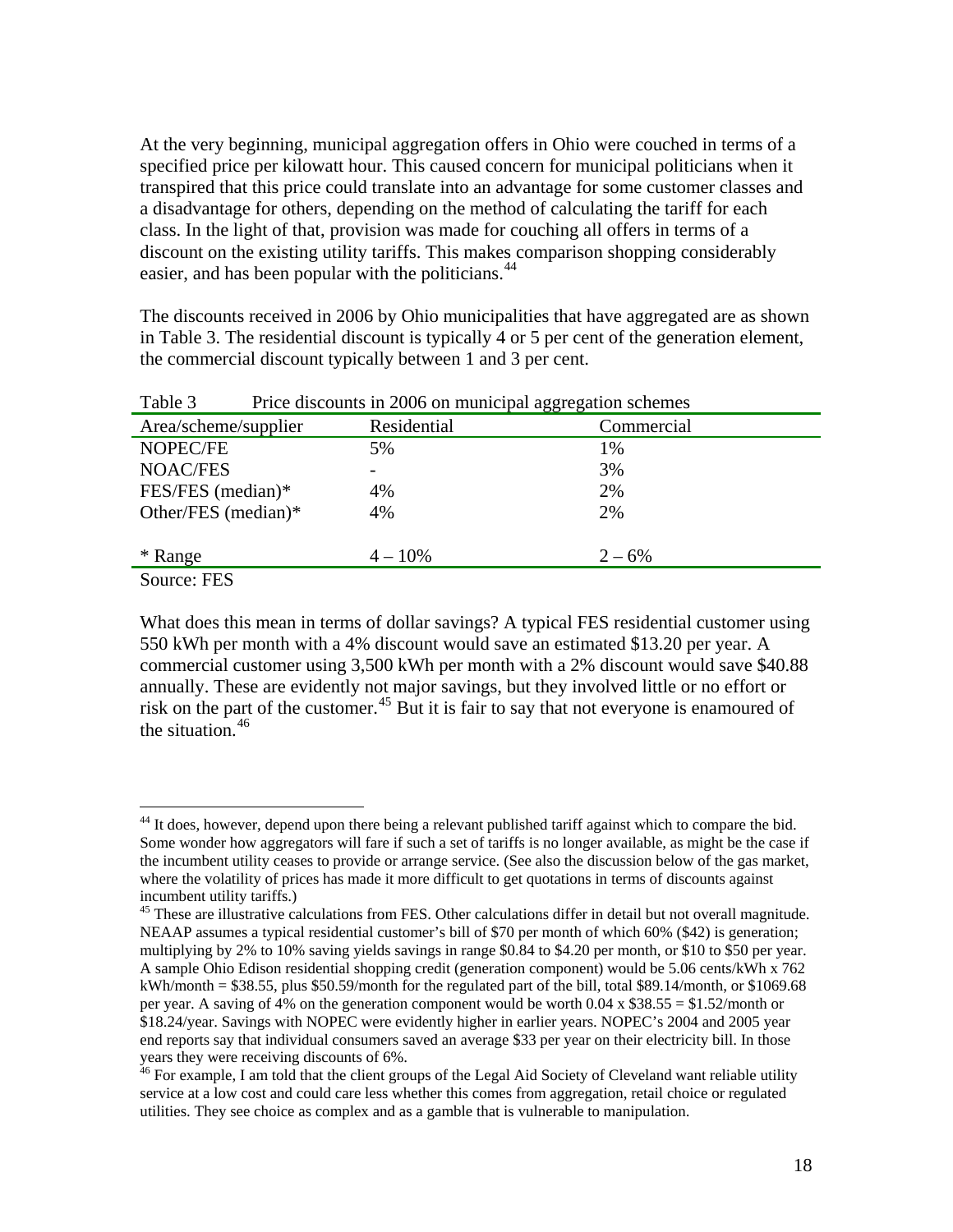Some have suggested that a major benefit of municipal aggregation is the ability to negotiate for a large number of customers, from many municipalities. However, suppliers suggest that the attraction of municipal aggregation is the relative certainty of a given load, regardless of size. Table 3 is consistent with this latter claim. In 2006 NOPEC was able to negotiate only a slightly (1%) higher residential discount for its one hundred or so communities than single municipalities were able to negotiate, while its commercial discount is slightly (about 1%) lower.<sup>[47](#page-19-0)</sup> Moreover the city of Cleveland, by far the largest community in this territory, has not been able to negotiate a satisfactory service offer at all for 2006 – 08, as explained shortly.

## **12. The history of retail competition**

Why are the savings produced by municipal aggregation presently so minimal? Does this reflect a lack of viability of municipal aggregation specifically, or a difficult situation facing retail competition generally?

Table 4 shows the percentage of customers of different rate classes that have switched to competitive retail suppliers as of December 2002, 2004 and 2006. The most obvious feature is that FirstEnergy utilities have been subject to very significant customer switching since the market opened, in all three customer classes but particularly amongst residential consumers. In contrast, other utilities have not. As noted earlier, this suggests that the main explanation for the emergence of municipal aggregation in North East Ohio is not specific to NOPEC. It is related to the emergence of greater retail competition in FirstEnergy territories generally.

| 1 adie 4<br>Customers with Competitive Retail Electricity Suppliers in Onio |               |                |          |                |                |                |          |                |          |
|-----------------------------------------------------------------------------|---------------|----------------|----------|----------------|----------------|----------------|----------|----------------|----------|
| Utility territory                                                           | December 2002 |                |          | December 2004  |                | December 2006  |          |                |          |
|                                                                             | Res           | Com            | Ind      | Res            | Com            | Ind            | Res      | Com            | Ind      |
|                                                                             | $\%$          | $\%$           | %        | $\%$           | $\%$           | $\%$           | $\%$     | %              | $\%$     |
| FirstEnergy                                                                 |               |                |          |                |                |                |          |                |          |
| Cleveland Elec.                                                             | 60            | 59             | 25       | 69             | 75             | 25             | 8        | 10             | 14       |
| Ohio Edison                                                                 | 26            | 25             | 31       | 33             | 37             | 36             | 19       | 24             | 17       |
| Toledo Edison                                                               | 41            | 40             | 20       | 48             | 52             | 23             | 11       | 52             | 22       |
|                                                                             |               |                |          |                |                |                |          |                |          |
| AEP                                                                         |               |                |          |                |                |                |          |                |          |
| Columbus                                                                    | 0             |                | $\Omega$ | $\overline{0}$ | 2              | $\theta$       | $\Omega$ |                | $\Omega$ |
| <b>Ohio Power</b>                                                           | 0             | $\overline{0}$ | $\Omega$ | $\overline{0}$ | $\overline{0}$ | $\overline{0}$ | $\Omega$ | $\overline{0}$ | $\Omega$ |
|                                                                             |               |                |          |                |                |                |          |                |          |
| Dayton P&L                                                                  | 0             | $\overline{0}$ | 4        | 0              | $\overline{2}$ | 15             | $\theta$ |                | 8        |
| Cincinatti/Duke                                                             | 2             | 3              | 3        | 3              | 4              | 5              | 2        |                |          |

Table 4 Customers with Competitive Retail Electricity Suppliers in Ohio

Source: PUCO reports.

<span id="page-19-0"></span> $47$  And even the 1% higher residential discount seems to reflect a quid pro quo for the incumbent company, as noted below.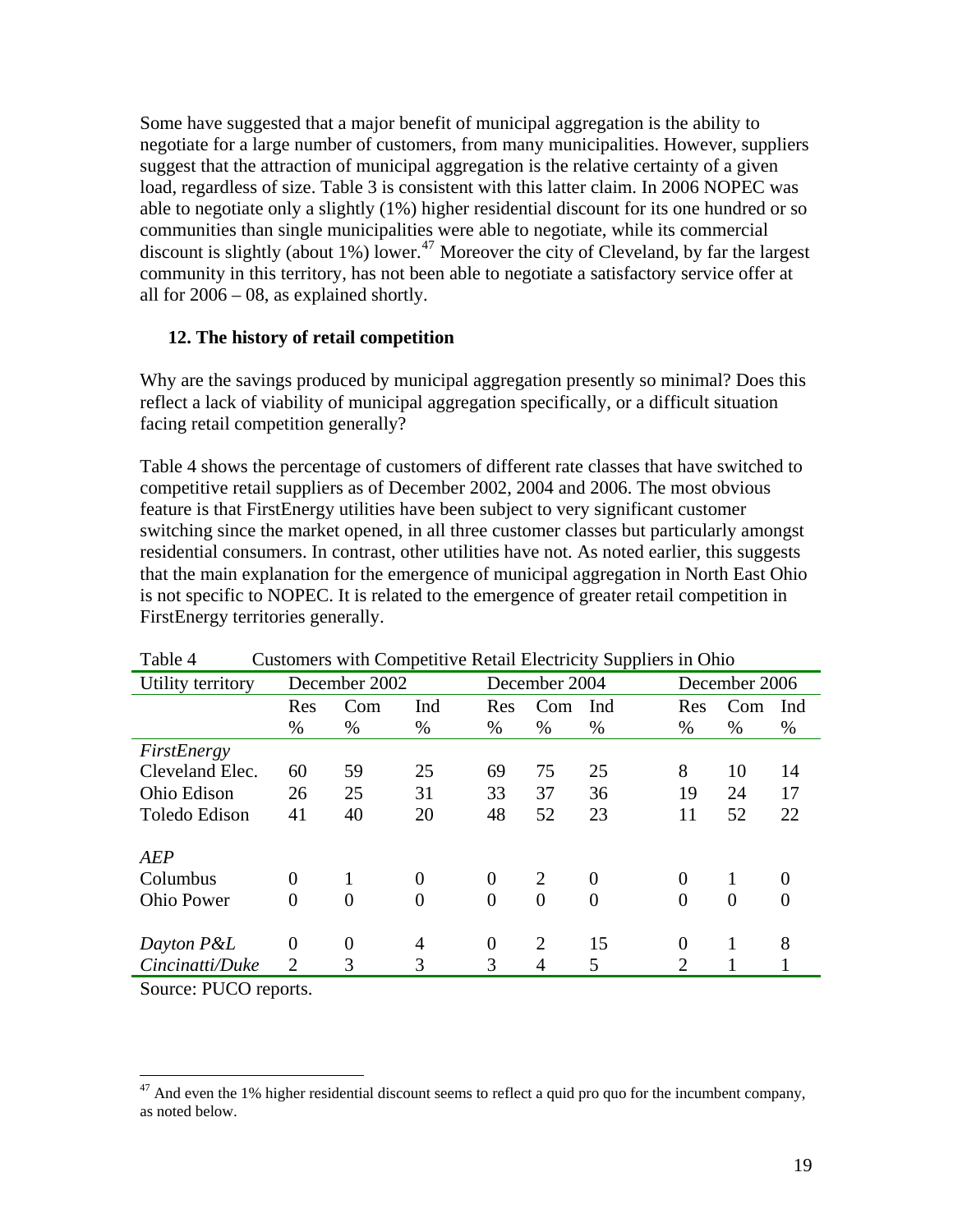A main factor is price. "The competitive market has been the most successful in the three FirstEnergy service territories where electric rates are the highest in the state."<sup>[48](#page-20-0)</sup> Table 5 juxtaposes the average bills in 2002 and June 2004 against the residential switching rate in December of those same years. There is evidently a close relationship.

| 1 UU 1 V V<br>$\beta$ whening rules and revealed $\beta$ becausity $\beta$ ms in 2002 and 2004 |         |             |         |             |         |             |
|------------------------------------------------------------------------------------------------|---------|-------------|---------|-------------|---------|-------------|
| Utility                                                                                        | Average | Residential | Average | Residential | Average | Residential |
| Territory                                                                                      | Bill    | Switching   | Bill    | Switching   | Bill    | Switching   |
|                                                                                                | (Low)   | Rate        | June    | Rate        | June    | Rate        |
|                                                                                                | 2002    | Dec 2002    | 2004    | Dec 2004    | 2006    | Dec 2006    |
| Cleveland                                                                                      | \$77    | 60%         | \$95.63 | 69%         | \$93.20 | 8%          |
| El III.                                                                                        |         |             |         |             |         |             |
| Toledo                                                                                         |         |             | \$91.75 | 48%         | \$93.55 | 11%         |
| Edison                                                                                         |         |             |         |             |         |             |
| Ohio                                                                                           | \$67    | 26%         | \$88.46 | 33%         | \$90.44 | 19%         |
| Edison                                                                                         |         |             |         |             |         |             |
| Dayton                                                                                         |         |             | \$71.52 | 0%          | \$76.48 | 0%          |
| P&L                                                                                            |         |             |         |             |         |             |
| Columbus                                                                                       |         |             | \$65.22 | 0%          | \$71.62 | 0%          |
| South                                                                                          |         |             |         |             |         |             |
| CG&E                                                                                           | \$52    | 2%          | \$60.71 | 3%          | \$79.24 | 2%          |
| Ohio                                                                                           | \$44    | 0%          | \$53.60 | 0%          | \$58.33 | 0%          |
| Power                                                                                          |         |             |         |             |         |             |

Table 5 Switching Rates and Average Electricity Bills in 2002 and 2004

Sources: Average bills from Table 2 above for 2002 and for 2004 (average usage 750KWh/month) from *Ohio Utility Rate Survey*, PUCO Staff Report, June 15, 2004 at [http://www.puco.ohio.gov/emplibrary/files/util/UtilityRateSurvey/June04.pdf.](http://www.puco.ohio.gov/emplibrary/files/util/UtilityRateSurvey/June04.pdf) Ditto for June 2006. Average bills are available monthly from January 2004 but the switching figures in any month are likely to reflect rates in earlier months rather than in the same month. Switching rates from Table 4 above.

A second factor is the possibility that FirstEnergy offered more liberal shopping credits and other inducements than did the other utilities, because it had a greater incentive than other utilities to achieve the 20 per cent loss of customers to competitive providers.<sup>[49](#page-20-1)</sup> Whether customers benefited to the same extent is another matter, since the settlement approved by the PUCO classified these shopping credits as a loan that was to be accumulated and then repaid by consumers in later years. But the subsequent reduction in the level of the credits was a source of major concern to NOPEC and NOAC, as noted below.

<span id="page-20-0"></span><sup>48</sup> OCC *Biennial Report 2004*, p. 4. "Ohio's power system has two distinct areas. The average cost of power in northern Ohio, FirstEnergy territory, is considerably higher than in the rest of the state." NEAAP Part Two. Strictly speaking, what counts is the difference between the approved tariff and the costs that a competitor would have to incur to provide supply in the territory, but retail tariff or average bill seems a good proxy.

<span id="page-20-1"></span> $49$  "The Ohio restructuring law gave investor-owned utilities in Ohio a strong incentive to shed customers. The utilities can recover their stranded costs only if they lose 20 per cent of their customers to competitive electric providers within a certain period of time. This affected FirstEnergy, in particular, because it had the highest stranded cost levels." NEAAP Part Two.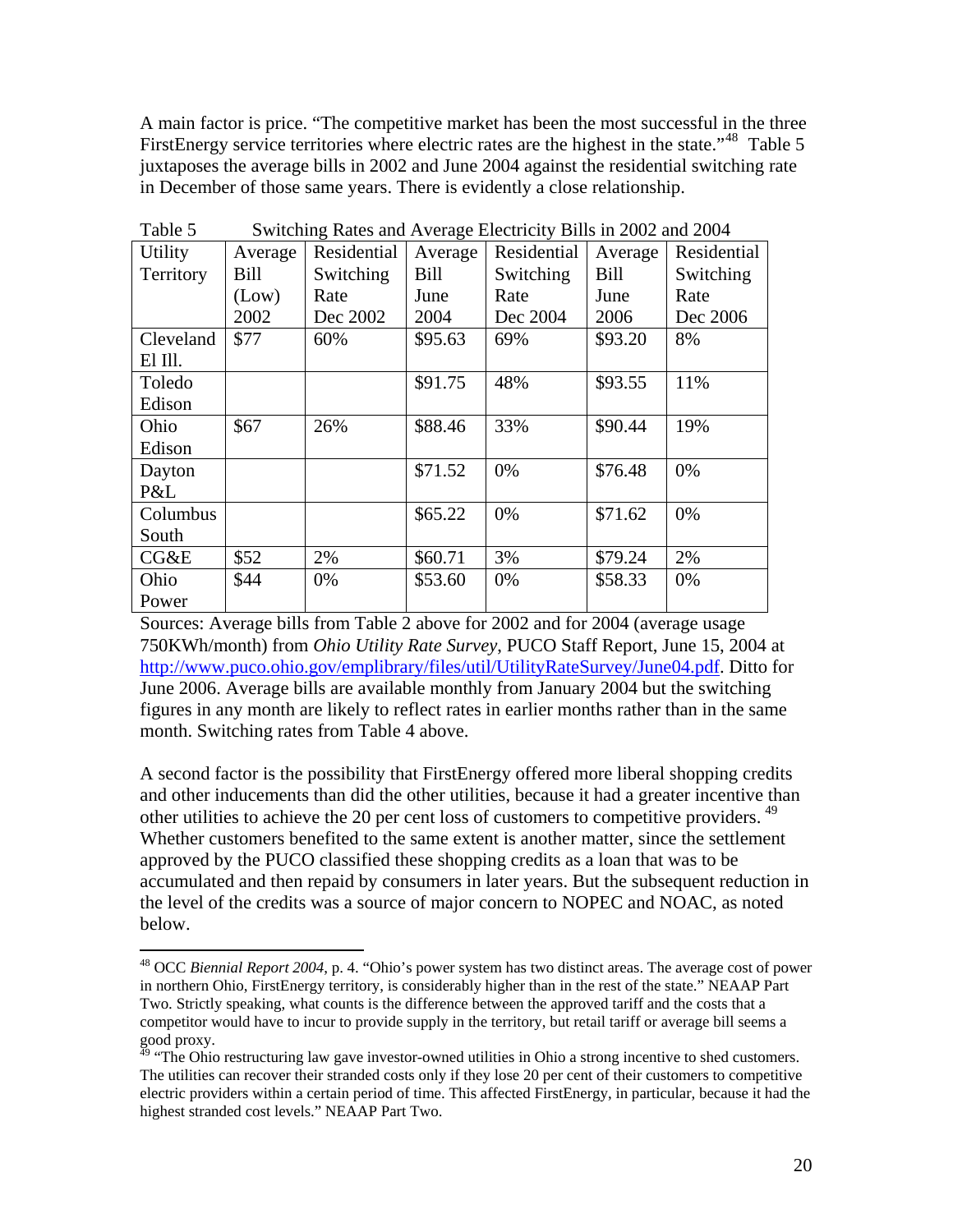A third factor is the clarity or otherwise of the ring-fencing arrangements put in place by the incumbent utility. FirstEnergy is said to have complied more conscientiously than other utilities with the unbundling provisions of Senate Bill 3. FirstEnergy created a set of distribution utilities and a separate energy/retail company, all reporting to a holding company. This is not to say that its separation procedures were as rigorous those in the UK or Texas, for example. Rather, the other utility companies made even more limited attempts at compliance. OCC says that the PUCO did not strictly enforce the corporate separation requirement of Senate Bill  $3.^{50}$  $3.^{50}$  $3.^{50}$ 

Fourth, "there are situations in southern Ohio where utilities hindered the initial efforts local governments made to aggregate".<sup>[51](#page-21-1)</sup> OCC specifically identified two utilities. CG&E (later Duke Energy) required aggregators to post a bond against supplier defaults and refused to provide a listing of its customers. DP&L attempted to dissuade government officials from aggregating, charged aggregators or customers extra related to the possibility of default, and charged competitive suppliers extra for consolidated billing service.

#### **13. OCC concerns about competition: the view from 2004**

As the Electric Transition Plans for the period 2001-5 came to an end, the PUCO proposed an extension of the transition period for a further three years 2006-8, via Rate Stabilization Plans (RSPs). The OCC and others were concerned about this proposal, and more generally about the way the electricity reform policy was being implemented. The OCC warned in December 2004 that the prospective Rate Stabilization Plans "could destroy competition and the savings from which customers in the economically strapped northern part of the state could benefit".<sup>[52](#page-21-2)</sup> It cited the testimony of NOPEC:

These [proposed] shopping credit levels … are below the shopping credit levels in effect in 2003, and *substantially* below those currently in effect in 2004. The shopping credit levels … will eliminate competition. …

The elimination of shopping in FirstEnergy's service territories during the rate stabilisation period through radical shopping credit reductions in the [RSP] Application will result in NOPEC's approximately 455,000 consumers returning

<span id="page-21-0"></span><sup>&</sup>lt;sup>50</sup> Corporate separation "was seen as a necessary step to create a level playing field and to ensure that the generation affiliates of the electricity companies did not have a competitive advantage. It was also done to protect the utilities' distribution customers from having to pay for the companies' generation service. // The PUCO, however, approved the utilities' interim corporate separation plans, none of which provided for full, structural separation of the ownership of their generation assets." OCC *Biennial Report 2004*, p. 11. A concrete example was that in Ohio an affiliate of an incumbent distribution company was allowed to supply in that area whereas in Texas that was not allowed. In addition, utilities in Ohio were allowed to keep similar names for their competitive supply affiliates as for the incumbent networks, which gave the incumbents an advantage.

<span id="page-21-2"></span><span id="page-21-1"></span><sup>51</sup> OCC *Biennial Report 2004*, pp. 5,6. 52 OCC *Biennial Report 2004*, p. 7.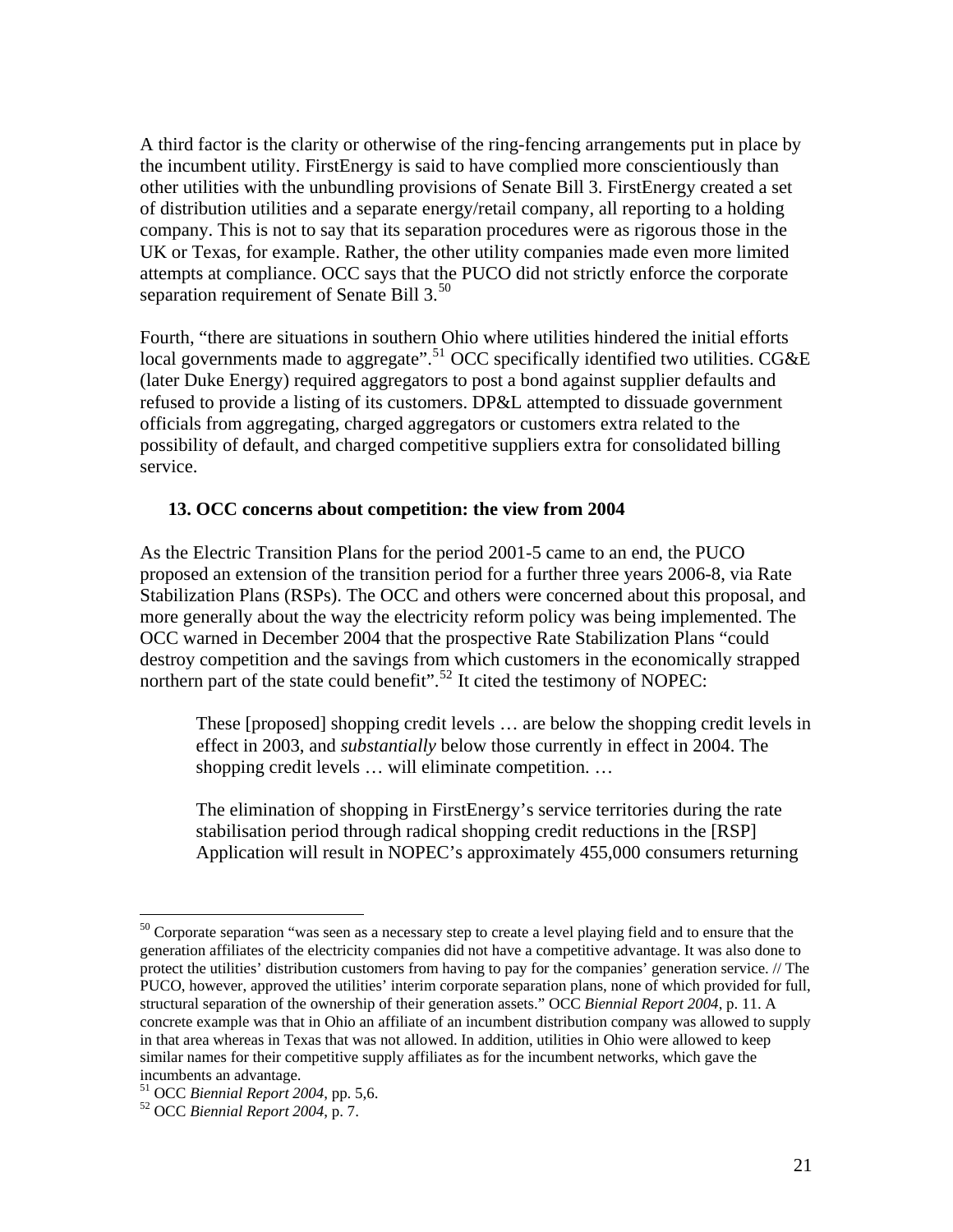to FirstEnergy-provided POLR [Provider of Last Resort]. This will be a disaster of epic proportions for the [Public Utility] Commission to deal with. <sup>[53](#page-22-0)</sup>

In the OCC's view, the inadequate unbundling arrangements continued to impact adversely on competition. As a result "there has been a movement back towards requiring customers of distribution companies to pay for costs associated with generation". Examples included forcing customers who leave a utility to pay the cost of environmental controls for the utility's power plants, as well as forcing them to continue to pay for stranded costs after the initial rate transition period should have ended in 2005.

OCC identified yet other "problems that plagued the competitive market". For example,

Under the Commission's rules, sales by a subsidiary are counted towards the number of customers switching. In the FirstEnergy service territory, counting the number of customers that are switched to its subsidiary had the adverse impact of increasing deferrals that are charged back to customers in the Regulatory Transition Charge. Senate Bill 3 was never intended to create a link that penalized all customers through higher rates because some exercised their option to choose an alternative supplier.

OCC concluded that "the tenets of Senate Bill 3 are sound and that if implemented appropriately, customer choice can succeed". "Our consistent message has been that the PUCO and the utilities should just follow the law."<sup>[54](#page-22-1)</sup>

## **14. The decision to introduce Rate Stabilization Plans**

Given the competition concerns expressed by OCC, why were Rate Stabilization Plans introduced? The PUCO explains the development of policy as follows.

Senate Bill 3 … provided for a five-year market development period from January 1, 2001 to December 31, 2005. During this period, rates were frozen in order to allow a competitive wholesale market to take shape.

As the end of the development period neared, the PUCO grew concerned that the limited number of competitive electric suppliers and low degree of market activity were an indication that an immediate shift to market-based rates in 2006 would not be in the best interest of customers. To minimise the effects of 'rate sticker shock' and gradually transition customers to market-based rates, the PUCO worked with Ohio's electric utilities to develop rate stabilization plans (RSPs). These plans, coupled with other recent rate modifications, eliminate market uncertainty and provide customers with stable, predictable rates for years to come.[55](#page-22-2)

<span id="page-22-0"></span><sup>&</sup>lt;sup>53</sup> NOPEC as reported in OCC Biennial Report 2004, p. 8.

<span id="page-22-2"></span><span id="page-22-1"></span>NOPEC as reported in OCC *Biennial Report 2004*, p. 0.<br><sup>54</sup> OCC *Biennial Report 2004*, p. 13.<br><sup>55</sup> Electric Rate Stabilization Plans: Ensuring Rate Certainty in Ohio. PUCO website. Also in Testimony by *the PUCO* (see fn 63 below).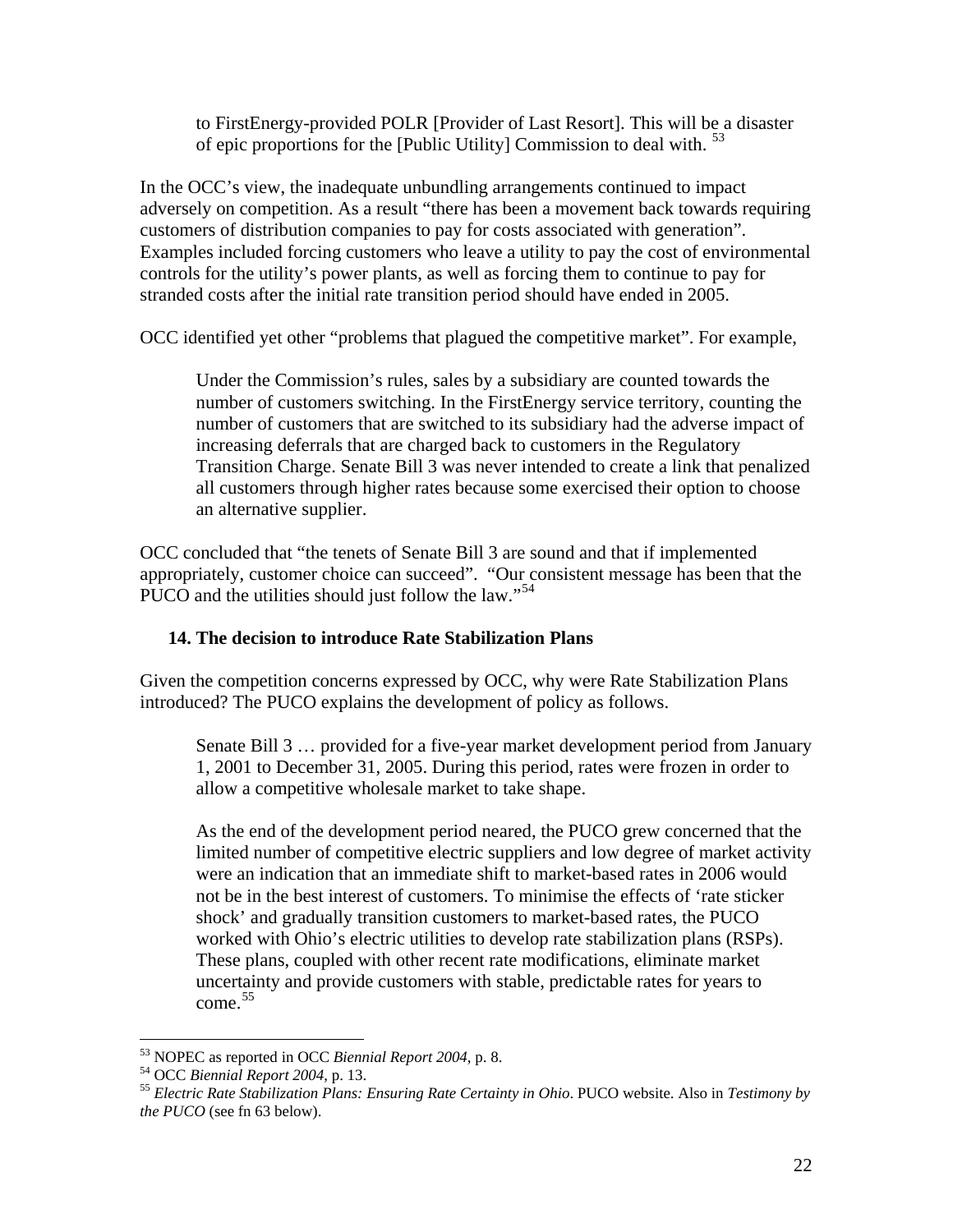Rate Stabilization Plans were put in place for each of the major utilities in Ohio. In general they provided for a three-year rate stabilization period: January 1, 2006 to December 31, 2008 (2010 for Dayton Power & Light). There were modest generation rate increases for AEP customers (3% a year for Columbus, 7% for Ohio Power), unspecified increases for Duke, and 11% increases for Dayton P&L. There was provision for FirstEnergy to conduct a competitive auction to see if lower rates could be obtained. The PUCO rejected the results of this auction, finding that its Rate Stabilization Plan already provided lower electricity rates.

By extending the transition period in this way, the RSPs effectively held electric rates below market levels for a further for three years. The PUCO's justification for this was that it was in customers' interests to minimise price uncertainty and to avoid, defer or phase in any necessary price increases. The PUCO evidently felt no need to apologise for keeping down prices to customers.

The PUCO was also able to point out that some of the arrangements that it approved were agreed in settlements and stipulations between the utilities and various parties representing consumer groups. In fact, both OCC and NOPEC signed a settlement with FirstEnergy agreeing to FirstEnergy's Rate Stabilization Plan. How did this come about? It seems that NOPEC was willing to support the RSP in return for a discount to its own members, and that OCC was willing to do so in return for the utility's commitment to support energy efficiency.

"In exchange for FirstEnergy's agreement with NOPEC to give former Green Mountain customers a 5 percent discount through 2008 and its commitment to put \$28 million into new programs to help consumers reduce consumption, Consumers' Counsel Janine Migden-Ostrander withdrew her opposition to the rate certainty plain. She had previously called the plan illegal. NOPEC also then agreed not to oppose the rate plan if the company accepted Migden-Ostrander's proposals. … Under the rate plan, FirstEnergy will be able to tally up \$564 million in future rate increases over the next three years to account for increases in fuel costs and to pay for new neighbourhood power lines and substations. Beginning in 2009, the company will increase rates to pay off those accumulated increases over 25 years. Financing over the period would add another \$41 million, taking the total bill to about  $$605$  million."  $^{56}$  $^{56}$  $^{56}$ 

In their defence, OCC and NOPEC might argue that the RSPs were effectively done deals. They just salvaged what they could.

#### **15. The effect of introducing Rate Stabilization Plans**

<span id="page-23-0"></span><sup>56 &</sup>quot;Electric: FirstEnergy rate hike will also offer rebates", *The Plain Dealer*, November 5, 2005, C3. See also "Utility, agency reach deal", *The Akron Beacon Journal*. November 5, 2005; "Rebates, discounts key to FirstEnergy rate deal", *The Plain Dealer*, November 5, 2005, C1 and C3.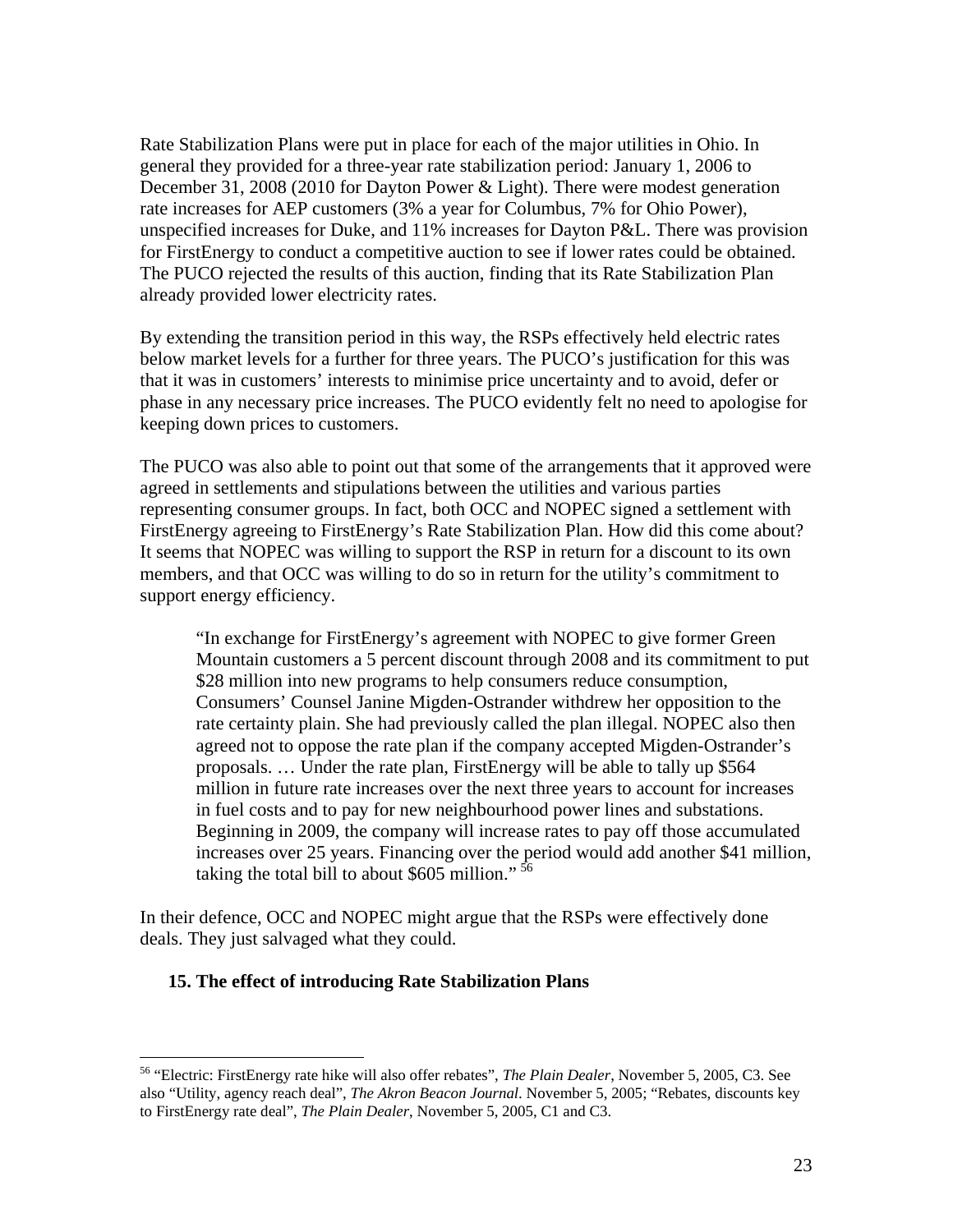Holding electricity rates below market levels had a predictable effect on retail competition generally as well as on municipal aggregation in particular. Competitive providers could no longer beat or even match the prices set by incumbent utilities. Not only were new competitors deterred from entering the market, existing suppliers were driven to exit. For example WPS, the competitive retail electricity supplier to the municipal aggregation program in Cleveland, the largest city in Ohio, withdrew from the market (and from Toledo Edison territory) as from December 2005.It explained that FirstEnergy's RSP rendered FirstEnergy's generation rates artificially low, effectively subsidising them by deferring part of the cost until after 2008 when the deferred costs would be imposed on all customers.<sup>[57](#page-24-0)</sup>

The cities of Cleveland, Euclid and Cleveland Heights were unable to find another supplier for the period 2006 – 08. NOPEC communities reverted to the standard service offer in Cleveland (CEI) and Ohio Edison territories (with the \$26m generation discount from FES). NOAC in Toledo Edison territory was no longer able to find a suitable supplier. The remaining switched customers made arrangements individually or with other smaller municipal aggregation groups.

Table 4 illustrates the impact on retail competition generally. Residential switching, already effectively limited to FirstEnergy territories, fell significantly from December 2004 to December 2006. Specifically, the proportions of residential customers with other suppliers in Cleveland, Ohio Edison and Toledo Edison territories fell from 69%, 33% and 48%, respectively, to 8%, 19% and 11%, respectively. There were also significant reductions in switching by commercial and industrial customers, at least in Cleveland and Ohio Edison territories.[58](#page-24-1)

#### **16. OCC concerns about competition: the view from 2007**

<span id="page-24-0"></span><sup>&</sup>lt;sup>57</sup> "The decision to exit the FirstEnergy territory electricity aggregation programs is related to the regulatory changes proposed by FirstEnergy, and then adopted by the PUCO, which makes it more difficult to provide competitively priced power in the FirstEnergy market area.// Unfortunately, development of the competitive retail market for the 2006-08 timeframe, is being hindered by the FirstEnergy rate stabilization plan (RSP). Under the RSP, customers pay an additional monthly charge to FirstEnergy. The RSP provides standard offer rates through 2008. In return, the standard offer rate will be increased only for FirstEnergy's fuel costs through 2008. Customers who shop can avoid only part of the RSP costs.// In order to avoid the highest percentage of RSP costs, customers must give the utility one-year advance notice of their intention to switch service to another supplier. The current RSP rates or 'price to beat' are below market prices for electricity. The plan allows the utility to defer costs above the RSP rate until after 2008. Customers will be charged these deferred costs, plus interest, after 2008. This approach keeps the FirstEnergy electricity generation rates artificially low and deters competition. Competitive suppliers do not have the ability to defer costs. Therefore, WPS Energy Services is unable to provide prices that offer savings off the utility's 2006 RSP rates at this time." WPS Energy Services to Discontinue Service to Ohio Electric Aggregation Programs in FirstEnergy's Territory, *dBusiness News*, Cleveland, August 30, 2005.<br><sup>58</sup> In Toledo Edison territory NOAC is a group of nine communities with a common consultant who

<span id="page-24-1"></span>arranges contracts for both electric and gas aggregation programs. FES has served the commercial and industrial customers in the electric aggregation program since 2001, and its offer for the period to 2008 was accepted. FES served residential accounts during 2004-05 but its offer for the period to 2008 was not accepted.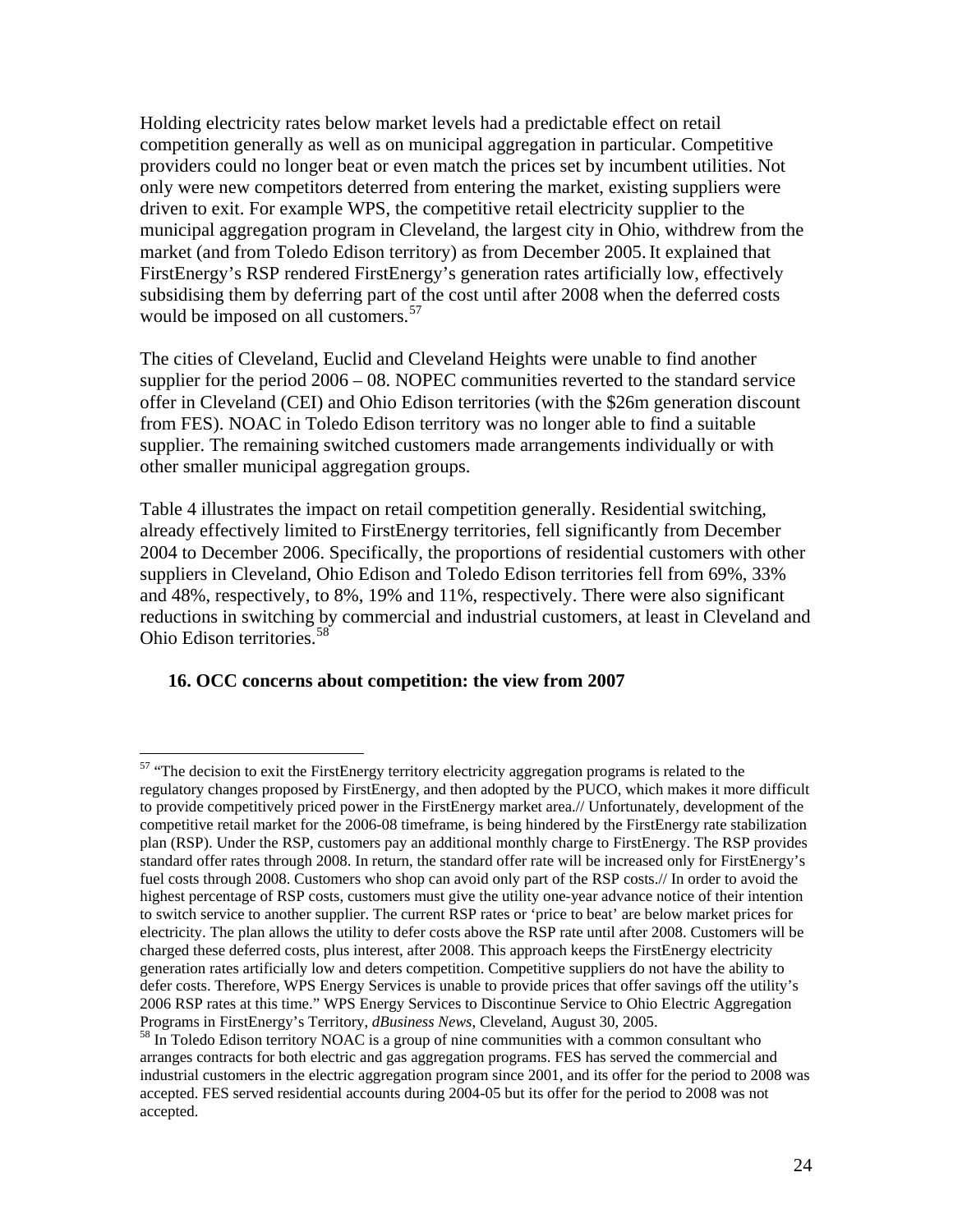In 2007 OCC reverted to its previous argument, now with further evidence about the decline in retail competition.

It was envisioned when Senate Bill 3 passed that there would be significant marketing to individual customers. … Unfortunately, what was envisioned never came to fruition largely due to the structure of the incumbent utility's Electric Transition Plans (ETP) which were later superceded by the equally problematic Rate Stabilization Plans (RSP). The bottom line is that in the six years subsequent to the passage of Senate Bill 3, competition has never had the chance it was entitled to under the law. … The fact of the matter is that we do not know if competition can truly work because it has never been given a fair chance. … Hybrid plans that provide the incumbent utilities with the flexibility to navigate between regulation and deregulation as it suits their corporate interests do not serve the public. The hybrid plans embodied in the Rate Stabilization Plans approved by the PUCO shift risk to the customers and away from the utilities. Ohio has yet to embark on a true competitive path as outlined in Senate Bill 3. [59](#page-25-0)

The OCC had a general concern that the level of prices allowed under the Rate Stabilization Plans, and how these were determined, were not consistent with the original legislataion.<sup>[60](#page-25-1)</sup> For present purposes, we focus on OCC's concern about the adverse impacts on retail competition. Taking each utility in turn, OCC argued as follows:

- FirstEnergy: customers of this utility have been faced with historically high electric rates. Stranded costs should have ceased at the end of the Market Development Period but were allowed to continue as a Rate Stabilization Charge to reimburse FirstEnergy for its risk in being the supplier of last resort. But whereas AEP's average charge for this service is 0.12 cents/kwh, FirstEnergy's average charge is 2.08 cents/kwh. In addition, FirstEnergy's shopping credits reduced under the RSPs whereas generation prices had been going up. The avoided generation cost and hence the shopping credit should have increased rather than decreased. Further, FirstEnergy promised not to increase rates to reflect rising fuel prices, but in fact made such a request and the PUCO agreed to spread the cost over all customers as a non-bypassable charge.
- AEP: the PUCO encouraged AEP to build an Integrated Gasification Combined Cycle (IGCC) plant. This was contrary to the requirements of corporate separation whereby the distribution companies can no longer own generation, thereby injuring the competitive market. Customers have no guarantee that this is least cost generation, there is no cap on the price, customers are required to pre-pay rather than pay when the plant is used and useful, and have to take the risk which

<span id="page-25-0"></span><sup>59</sup> *Biennial Report of the State of Electric Restructuring*, Ohio Consumers' Counsel, revised April 2, 2007, pp. 1,2.

<span id="page-25-1"></span>The OCC argued that the Ohio Revised Code (containing all the Acts passed by the Ohio General Assembly and signed into law by the Governor) specified that, after its market development period, each incumbent utility should offer its customers both a market-based standard service offer and a competitively bid option. Instead of following this directive, the utilities filed Rate Stabilization Plans and the PUCO approved them. According to the OCC, this achieved revenue stability for the utilities but competition stagnated, thereby offering no relief from the utility rates.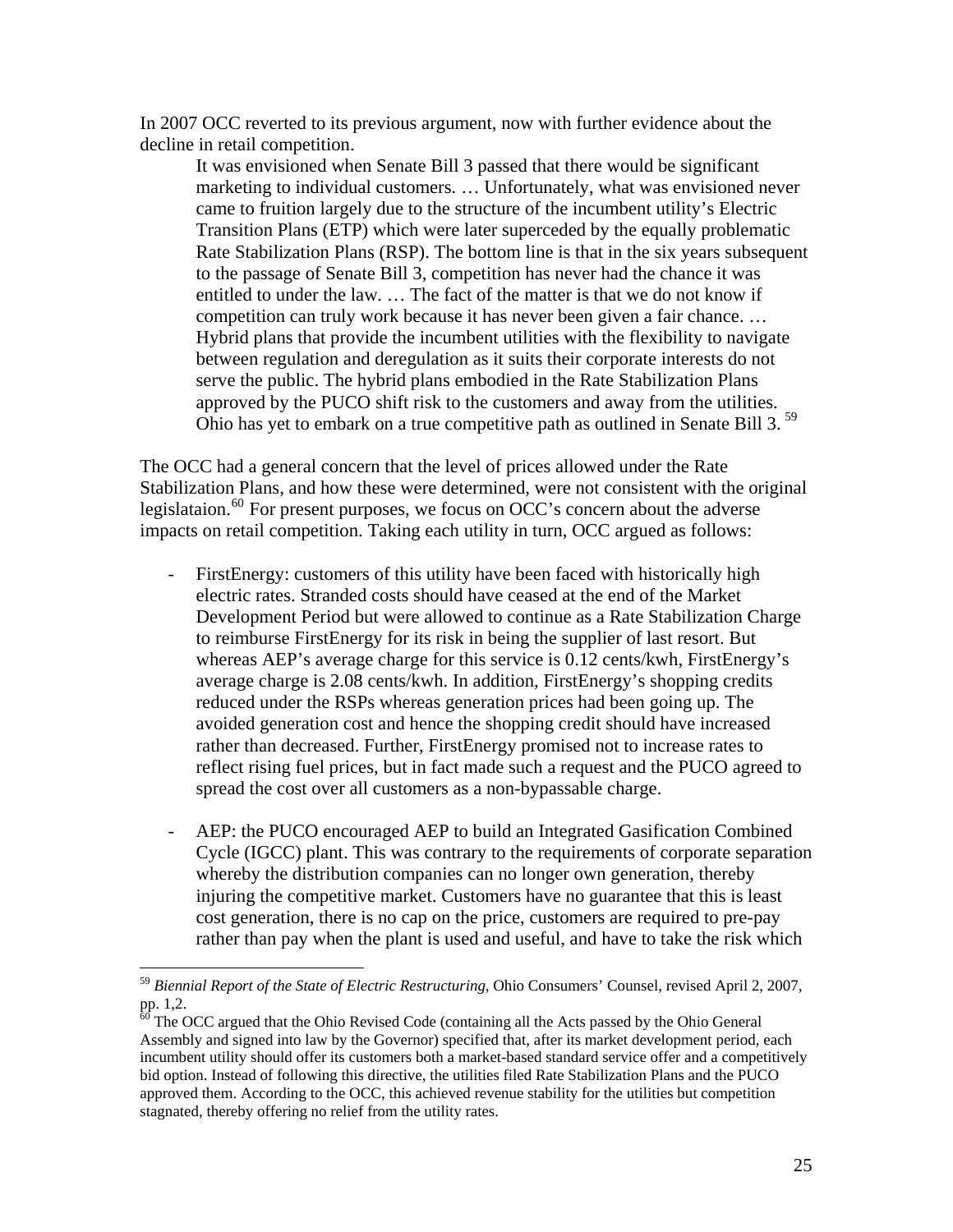properly resides with the utility. OCC has appealed this decision to the Supreme Court of Ohio.

- Cincinnati G&E (later Duke Energy): the PUCO approved a stipulation allowing Duke to recreate four new riders to collect additional revenue from all residential customers, but two of these should be by-passable by customers changing supplier.<sup>[61](#page-26-0)</sup> OCC appealed and the Supreme Court held that the PUCO erred in approving the charges without evidentiary support. It also transpired that there were undisclosed side agreements between the utility and other signatories of the stipulation. "The Court also held that the PUCO abused its discretion in failing to require Duke to produce the side agreements OCC had requested during the case".
- Dayton Power & Light (DP&L): Dayton's market development plan was scheduled to terminate at the end of 2003. But because there was no competition the utility entered a settlement to extend this plan through 2005 and set up a rate stabilisation period for 2006 through 2008.<sup>[62](#page-26-1)</sup>

The OCC's view is thus that competition has declined and switching by individual residential customers is not occurring. This is a distortion caused - or at least condoned by regulation, and specifically by the Rate Stabilization Plans.

This [outcome] is due in large part to the structure of the Rate Stabilization Plans which produce artificial shopping credits that are below the market price and are below the electric utilities' true generation costs. With this reality, competitive retail electric suppliers are reluctant to commit their companies' resources in a state where they are hindered from offering a competitive product. In order for the free market to work, the full generation prices of the utility company need to be avoidable, as was intended by Senate Bill 3, and which has yet to occur.

The PUCO chairman has recently testified that "there is significant evidence demonstrating that the prices customers are paying now under the RSPs are less costly than those that would result from market-based prices."[63](#page-26-2) The Governor of Ohio seems to recognise that electricity price increases cannot be avoided or deferred.<sup>[64](#page-26-3)</sup> It remains to be

<span id="page-26-0"></span> $61$  OCC had earlier complained that CG&E was proposing to recover the cost of a new generating plant through a non-bypassable charge as part of its RSP. *Biennial Report 2004*, pp. 10, 11.<br><sup>62</sup> The PUCO's adoption of the settlement embodying the two-year extension was challenged by a

<span id="page-26-1"></span>competitor Constellation NewEnergy Inc; the Ohio Supreme Court found in favour of the PUCO. The matter has not ended there. "Following the approval of rate plans that were more lucrative for other electric utilities, DP&L decided that the comparatively modest agreement it had signed was inadequate. DP&L requested further rate increases. Ignoring the initial settlement reached in the matter, the PUCO approved a new increase of \$185m for this small company. The OCC has appealed this decision." (p. 6)<br><sup>63</sup> *Testimony by the PUCO*, Alan R Schriber, chairman, Before the Senate Energy and Public Utilities

<span id="page-26-2"></span>Committee, February 27, 2007, p. 5. The testimony also attaches evidence and comparisons from other states.

<span id="page-26-3"></span><sup>&</sup>lt;sup>64</sup> "One approach to the unfolding regulation situation we face is to opt for a band-aid solution that buys time and avoids, at least for a while, the worst of the rate increases in the hope that in a couple of years the electricity market will have changed and we can revisit the problem. I do not believe we have the luxury of that approach." Strickland op. cit.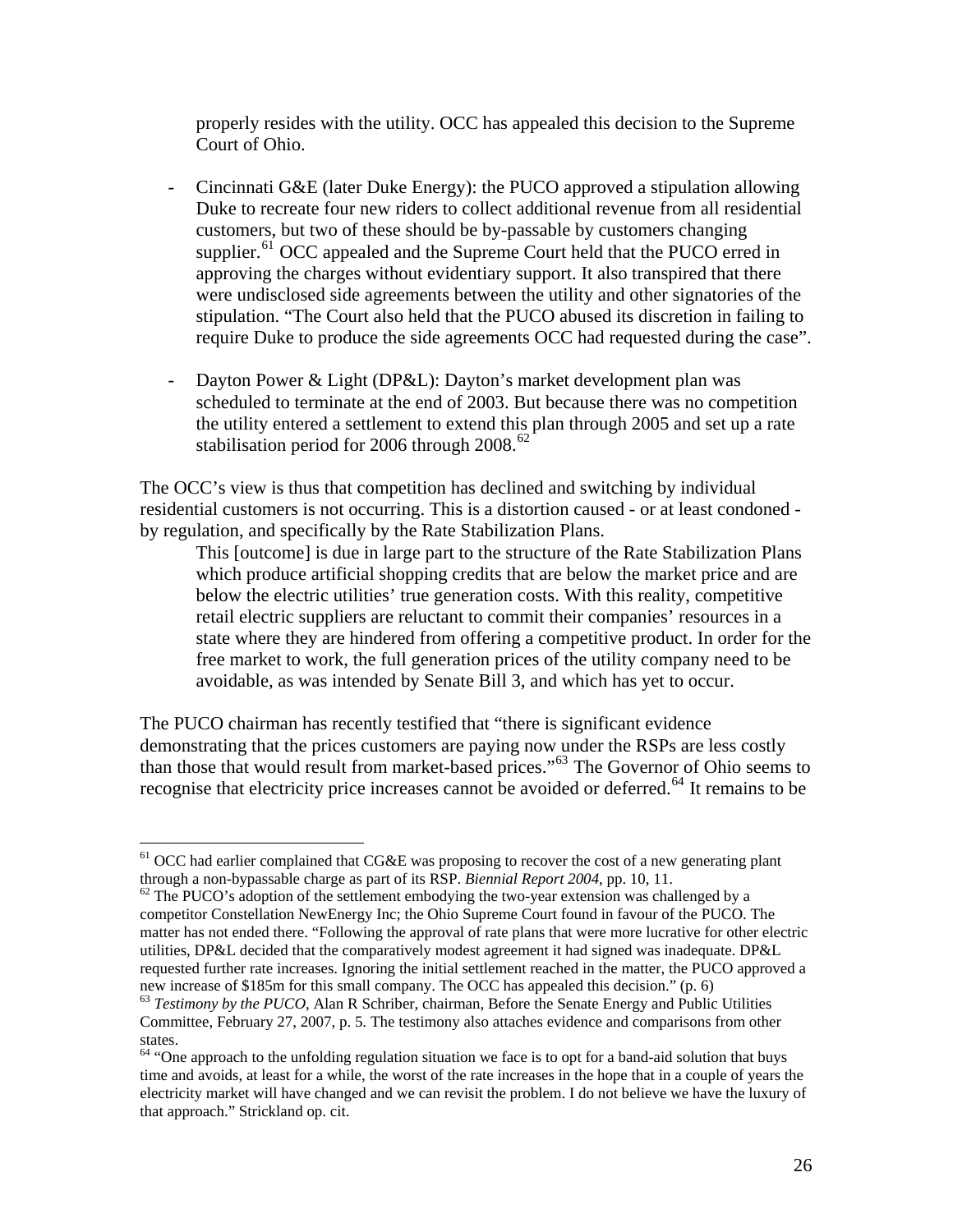seen what regulatory arrangements are put in place after the present RSPs expire in December 2008. Some diverse alternatives are already under discussion.<sup>[65](#page-27-0)</sup>

## **17. Retail competition in the Ohio gas market**

 $\overline{a}$ 

The natural gas market in Ohio provides a useful comparison to the electricity market. It gives some further indication of the market and regulatory conditions under which retail competition is feasible. It also highlights some of the issues in municipal aggregation versus other means of retail competition.

The gas sector in Ohio is nearly as diverse as the electricity sector there. There are now 26 regulated gas distribution utilities and five gas pipelines. Traditionally, the utilities would purchase gas, arrange for its transmission through the pipelines to their distribution facilities, and distribute it to their customers.

Beginning in the 1970s, industrial customers were given the opportunity to purchase gas directly from suppliers. Following the Natural Gas Alternative Regulation law of June 1996, this opportunity was extended to certain residential and small commercial customers in the state. Competing suppliers or marketers would purchase gas and ship it to customers via the same transmission pipelines and using the local distribution facilities. Three utilities began to offer choice in 1997, extended their choice programs company-wide by 2000, and a fourth utility offered company-wide choice in 2003.

High natural gas prices in the winter of 2000-2001 caused some suppliers to exit the program because of difficulties in meeting fixed contractual obligations. The number and variety of rate plans offered also decreased, and many marketers scaled back or froze efforts to acquire new customers. Nevertheless, by November 2004 significant percentages of customers of these gas utilities were on customer choice schemes with alternative suppliers.<sup>[66](#page-27-1)</sup> Table 6 shows that the relationship with price is apparently less marked for gas than for electricity, for both residential and commercial customers. In particular, Dominion East Ohio had most customers with other suppliers even though its prices were the lowest. But that company was already making plans to move out of gas supply.

<span id="page-27-0"></span> $65$  Duke Energy has reportedly proposed a ten-year price freeze. In contrast, on July 10, 2007, FirstEnergy proposed to base its Standard Service Offer (SSO) for the period beginning 2009 on the average price obtained in multiple auctions in 2008, so as to smooth out wholesale market price fluctuations. If the price increase for residential customers exceeded 15 per cent, the PUCO would have an option to phase in the increase over time. "Following the 2008 bidding process, multiple auctions would be held annually for onethird of the amount of the total amount of customer supply for a 36 month period, with resulting prices being averaged with existing prices to further insulate customers from volatility." 'FirstEnergy tries again on electricity transition plan', *The Energy Daily*, July 19, 2007. Also, 'First Energy: Utility's pricing plan generates criticism', *Toledo Blade,* July 11, 2007. PUCO Case 07-796-EL-ATA, Case 07-797-EL-AAM. NOPEC has filed for a hearing on FirstEnergy's proposal in order to explore the details including calculation of prices and the calculation of by-passable and avoidable costs, August 6, 2007.

<span id="page-27-1"></span><sup>66</sup> Columbia Gas of Ohio 38.1% residential, 42.0% small commercial; Cincinnati Gas &Electric (now Duke Energy) 7.9% and 15.8%; Dominion East Ohio Gas 47.4% and 48.7%; Vectren 29.8% and 21.0%. Source: *Retail Unbundling – Ohio*, Energy Information Administration at [www.eia.doe.gov,](http://www.eia.doe.gov/) citing PUCO.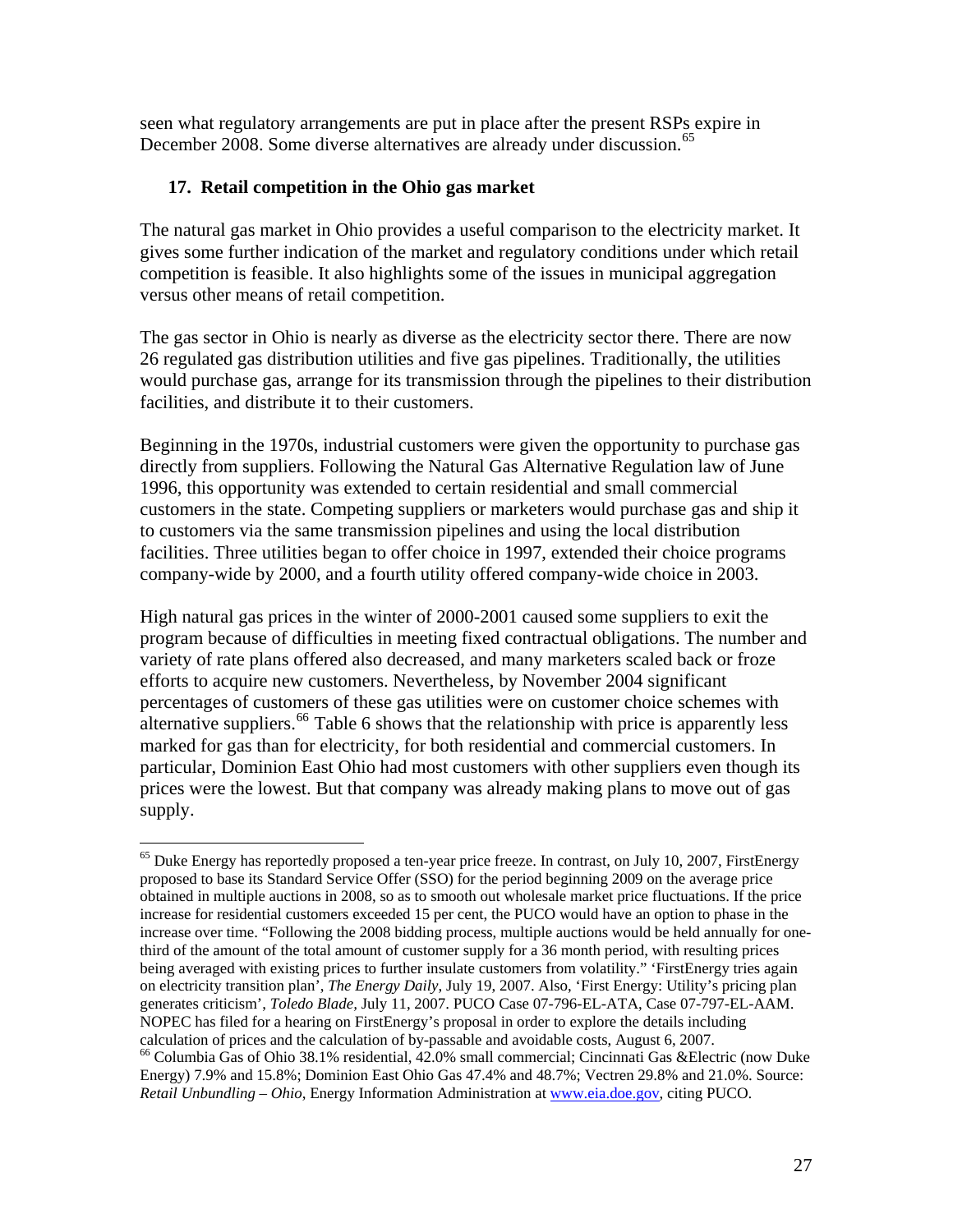| i avit v<br>Switching Rates and Average Ivalural Oas Dins in 2004 |                        |                 |                        |                |  |  |
|-------------------------------------------------------------------|------------------------|-----------------|------------------------|----------------|--|--|
| Company                                                           | Average                | Residential     | Average                | Commercial     |  |  |
|                                                                   | residential bill       | customers       | commercial bill        | customers with |  |  |
|                                                                   | $(10 \text{ mcf/mol})$ | with            | $(46 \text{ mcf/mol})$ | alternative    |  |  |
|                                                                   | 15 June 2004           | alternative     | 15 June 2004           | suppliers      |  |  |
|                                                                   |                        | suppliers       |                        | Nov 2004       |  |  |
|                                                                   |                        | <b>Nov 2004</b> |                        |                |  |  |
| CGE/Duke                                                          | \$105.68               | 7.9%            | \$500.32               | 15.8%          |  |  |
| Col Gas Ohio                                                      | \$102.49               | 38.1%           | \$541.39               | 42.0%          |  |  |
| Vectren                                                           | \$98.36                | 29.8%           | \$446.40               | 21.0%          |  |  |
| Dominion E                                                        | \$93.88                | 47.4%           | \$409.47               | 48.7%          |  |  |

Table 6 Switching Rates and Average Natural Gas Bills in 2004

Source: Average bills from Ohio Utility Rate Survey (see Table 5). Market share figures from Retail Unbundling – Ohio, Energy Information Administration at [www.eia.doe.gov,](http://www.eia.doe.gov/) citing the PUCO.

The PUCO was responsible for checking that each utility "has purchased its gas supplies at the lowest possible price". The utility recovered these costs via a Gas Cost Recovery (GCR) component of the bill, set to recover the actual costs of the gas purchased. The law required that there be no markup or profit on the gas. The GCR was adjusted quarterly, later monthly, as gas purchasing costs changed.

In December 2004 Dominion East Ohio notified the PUCO of its desire to exit the commodity market and become a distribution-only company. It proposed a two-year pilot program whereby it would cease purchasing gas and put out to auction the provision of gas for customers that had not already switched to another supplier. The Gas Cost Recovery element would be replaced by a Standard Service Offer rate (SSO). The PUCO agreed. The first auction in August 2006 yielded an SSO equal to the NYMEX monthend gas settlement price plus \$1.44 per mcf (thousand cubic foot). This rate is announced monthly, two weeks ahead of implementation. This pilot program concludes in August 2008.

Retail competition in the Ohio gas sector is presently flourishing more than in electricity, at least in certain territories. The PUCO website lists 17 aggregators, 14 brokers, 27 marketers to residential and small commercial consumers, and 83 government aggregators (communities where aggregation has been approved). It lists offers from 2 to 9 active competitors in each of the four open territories. $\delta$ <sup>7</sup> Offers include fixed rate plans for 1 or 2 years, rates that are variable on a monthly or quarterly basis, capped rates, winter-summer variations, and so on. Minimum contract terms vary from monthly to two years.

Why has retail competition been more effective in gas than in electricity? There are several possible explanatory factors:

<span id="page-28-0"></span> $67$  The number of competitors listed in each of these territories are: Dominion 9 competitors, Duke 2, Columbia Gas 8, Vectren 2. Source: PUCO Apples to Apples comparisons.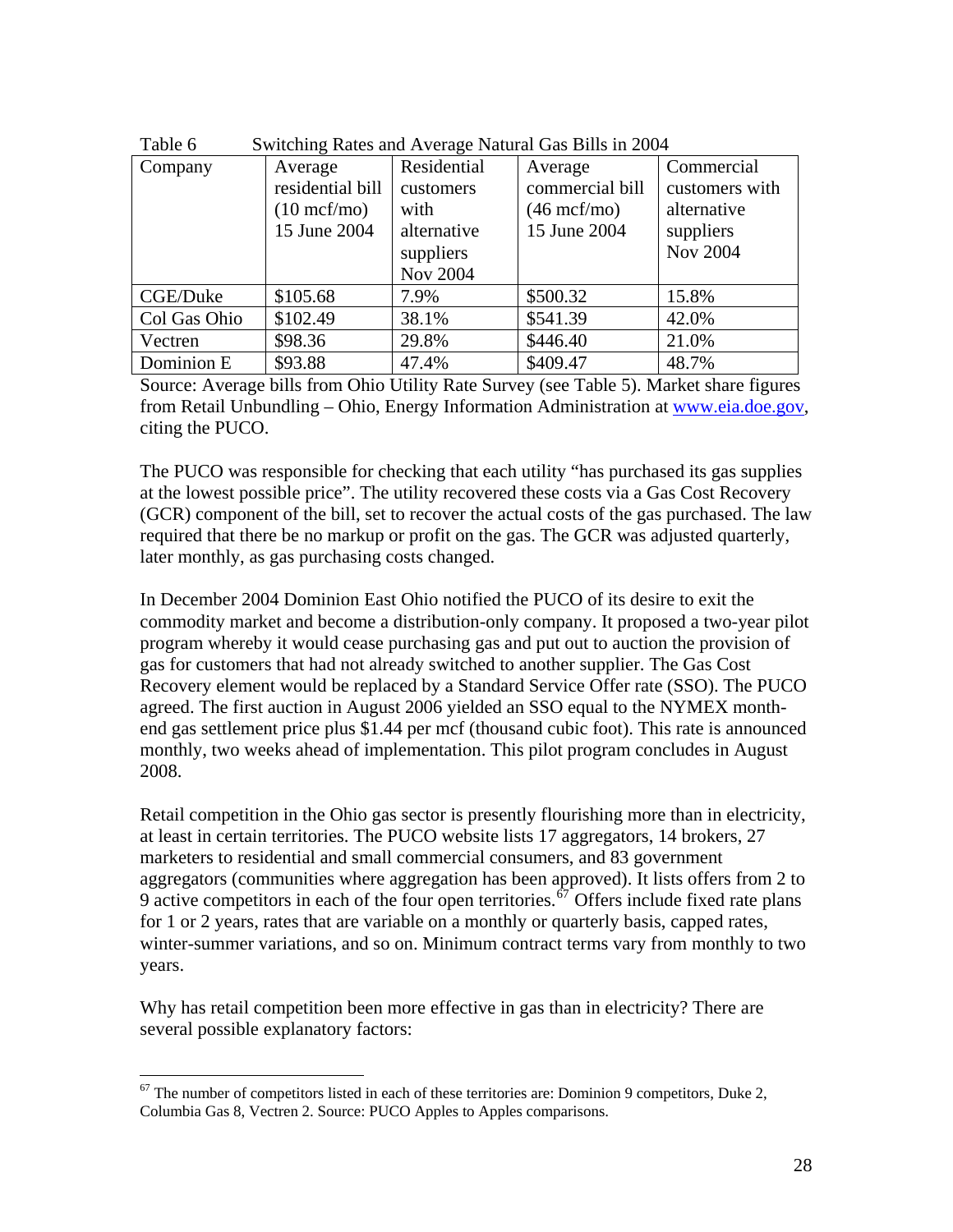- incumbent utilities generally bought in gas rather than supplied it from their own resources, so they had less interest in protecting their own gas supply than in protecting their own generation;
- utilities were prohibited from making a profit on gas purchases so it was more advantageous to concentrate on their gas distribution businesses and to participate in gas supply on a basis where it was possible to earn a competitive margin (that is, in other territories);
- the wholesale gas market in Ohio was more competitive than the wholesale electricity market, including from intrastate discoveries and local supply<sup>[68](#page-29-0)</sup>, the less problematic transmission arrangements, $69$  and the possibility of storage;
- the potentially competitive element in the gas supply chain accounts for a higher proportion of the typical final bill (about 80 per cent) than in electricity (about 50 per cent);
- more frequent wholesale gas price fluctuations meant that there were often times when marketers could offer gas at rates below those set by incumbents on the basis of earlier purchases;
- gas competitors may have fought for a greater share in the market in order to get a greater share of incumbent customers that might be allocated by the PUCO if Dominion East left the market; and
- gas production is not regulated by the PUCO nor did regulation hold the retail price of incumbents' gas below market levels.

# **18. Municipal aggregation in the Ohio gas sector**

 $\overline{a}$ 

Municipal aggregation in the gas sector was allowed by Amended Substitute House Bill 9 in March 2001, a little later than in electricity. The option has been taken up quite vigorously. 85 per cent of the communities that have approved municipal aggregation in electricity have also done so in gas (that is, 174 out of 204, plus one community where electricity aggregation failed).<sup>[70](#page-29-2)</sup> In addition, some communities have approved gas aggregation that have not approved electricity aggregation.

However, municipal aggregation has not proceeded as easily in gas as in electricity. For example, NOPEC acknowledged in its 2005 report that "disappointment, on the other

<span id="page-29-1"></span><span id="page-29-0"></span><sup>&</sup>lt;sup>68</sup> "About 90 percent of the gas used in Ohio comes from the Gulf of Mexico region and approximately 10 percent comes from private wells within the state." NEAAP. Gas drilling in Ohio is said to be widespread.  $\frac{69}{10}$  "The OCC strongly supports a single electric market in Ohio (In the form of the Midwest RTO) and opposes AEP's refusal to join a functional Regional Transmission Organization by the FERC deadline of December 15, 2001. The fragmented and uncoordinated approach to transmission pricing and access in Ohio is certainly a key factor in the lack of a regional market for electricity ..." NEAAP at http://neapp.ncat.org/experts/ohio.htm.

<span id="page-29-2"></span> $\frac{70}{10}$  $\frac{70}{10}$  $\frac{70}{10}$  Any local government such as a county, city or township may aggregate its residents and eligible businesses provided there is a choice program through the local utility. Currently electric choice programs exist in the territories of five electric utilities and four gas utilities. "However, if a natural gas utility company has 15,000 or more Ohio customers and does not have a choice program, a governmental aggregator may petition the PUCO to require the gas utility company to open its distribution system for the purpose of aggregation. Following the filing of a petition, the PUCO would hold a hearing to determine if opening the distribution system would be in the 'public interest'. The burden of proof in that hearing would be on the governmental aggregator." OCC, *Aggregation Process*.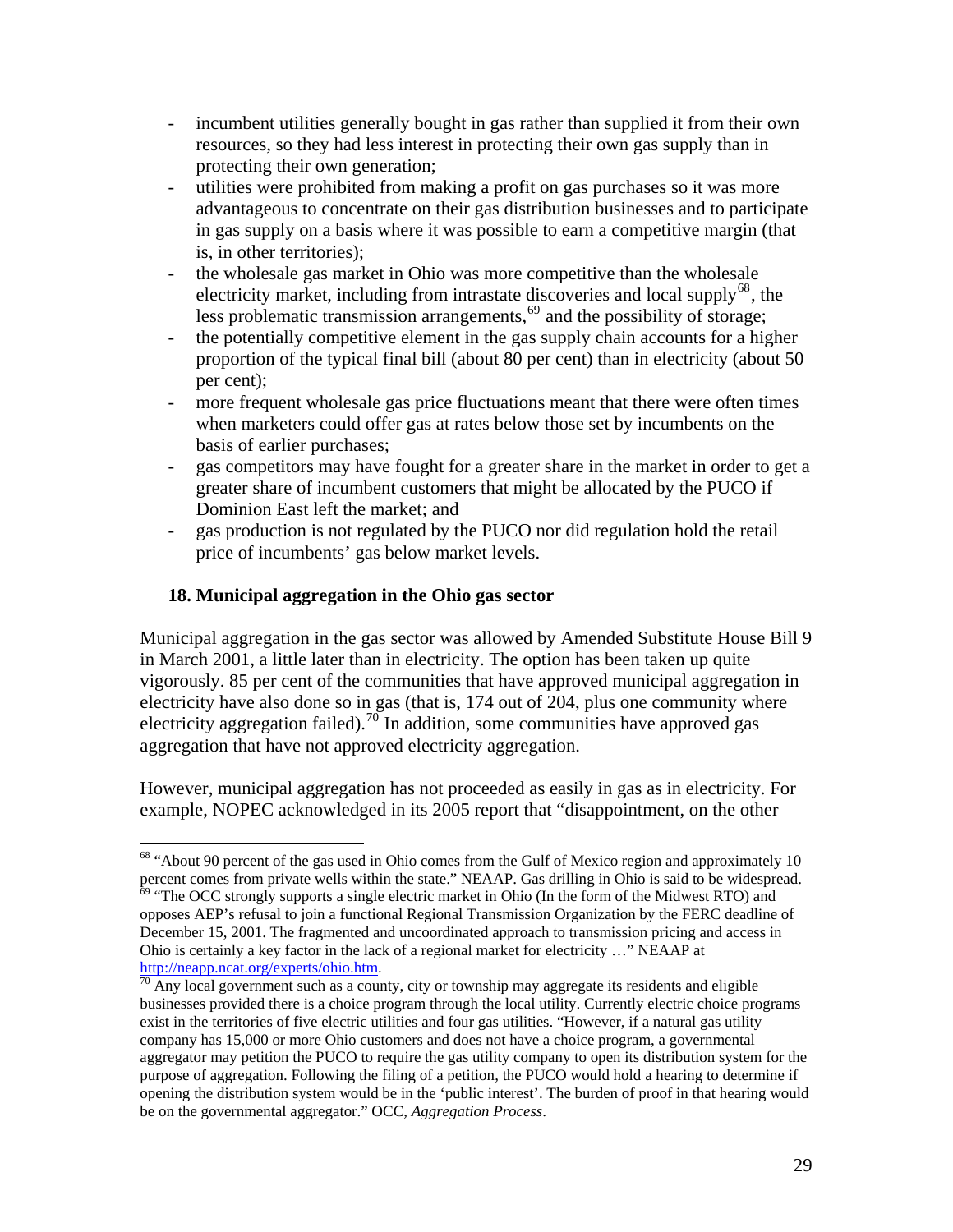hand, has dogged our efforts to jumpstart the NOPEC natural gas program".<sup>[71](#page-30-0)</sup> An unexpected rise in gas prices forced NOPEC to wait until September 2006 before signing a one-year deal.<sup>[72](#page-30-1)</sup>

Wholesale price fluctuations are a real risk in practice: after hurricanes Katrina and Rita, wholesale gas spot prices trebled. The natural gas 12 month strip price, that might be relevant for a municipality considering a one-year aggregation deal, has fluctuated significantly quite apart from that: from a little over \$5/decatherm early in 2004 to nearly \$13 in September 2005, falling to \$7 by September 2006. In the single year April 2006 to April 2007 the strip price has ranged from over \$10 to under \$7, reaching \$9 on four separate occasions and falling to \$7 twice. Fluctuations of \$2 (about 25% of average price) within a month or two are not at all unusual.<sup>[73](#page-30-2)</sup>

Such wholesale price fluctuations mean that municipal aggregation represents a significant political risk. Local politicians promising lower rates from municipal aggregation are at risk if the aggregation locks into high prices, so that they are criticised by voters when competitors are subsequently able to offer lower prices. Not all municipalities have been as cautious or well advised as NOPEC. In fact, it is said that, quite apart from its expertise, NOPEC provides political cover for municipal politicians (in the event of market prices falling below those negotiated as part of the municipal aggregation).

How best to cope with such fluctuating wholesale prices is a challenge for municipal aggregators. This is an even greater challenge where the standard offer price is itself set by auction. Under the previous arrangement with the Gas Cost Recovery (GCR) rate, customers in Standard Dominion East Ohio territory typically paid \$2.37 over monthly market prices.<sup>[74](#page-30-3)</sup> Following the auction, they now pay NYMEX plus \$1.44. Competitors find it difficult to offer a significantly better mark up on a variable rate. Those customers wishing to have a fixed rate can take their pick of a variety of fixed rate offers for different periods from competing suppliers, as noted above. In contrast, municipal aggregation can effectively offer only one fixed rate for one fixed period, which may or may not turn out to be a good deal.

Furthermore, municipal aggregation needs to solicit an offer that may need to be kept open for all inhabitants for up to six months. In contrast, whenever an opportunity seems to offer itself, individual suppliers can purchase enough gas for, say, 2000 customers, and keep the offer open only as long as needed to cover that purchase.

This in turn raises a question about regulatory policy with respect to retail gas (and potentially electricity) competition. Phase one of Dominion's present pilot program

<span id="page-30-0"></span><sup>&</sup>lt;sup>71</sup> NOPEC Year-end Report 2005.

<span id="page-30-1"></span><sup>&</sup>lt;sup>72</sup> "The Board's buying strategy, based on expert analysis, was to lock in a price this autumn [2005], when market experts uniformly predicted wholesale prices would drop. Instead, two devastating hurricanes [Katrina in August and Rita in September] tore through the Gulf of Mexico, sending prices soaring."<br>NOPEC Year-end report 2005. Also NOPEC Press Release 18 September 2006.

<span id="page-30-3"></span><span id="page-30-2"></span><sup>&</sup>lt;sup>73</sup> I am grateful to Greg Slone for a graph of natural gas strip prices.<br><sup>74</sup> OCC *News Release*, April 18 2007.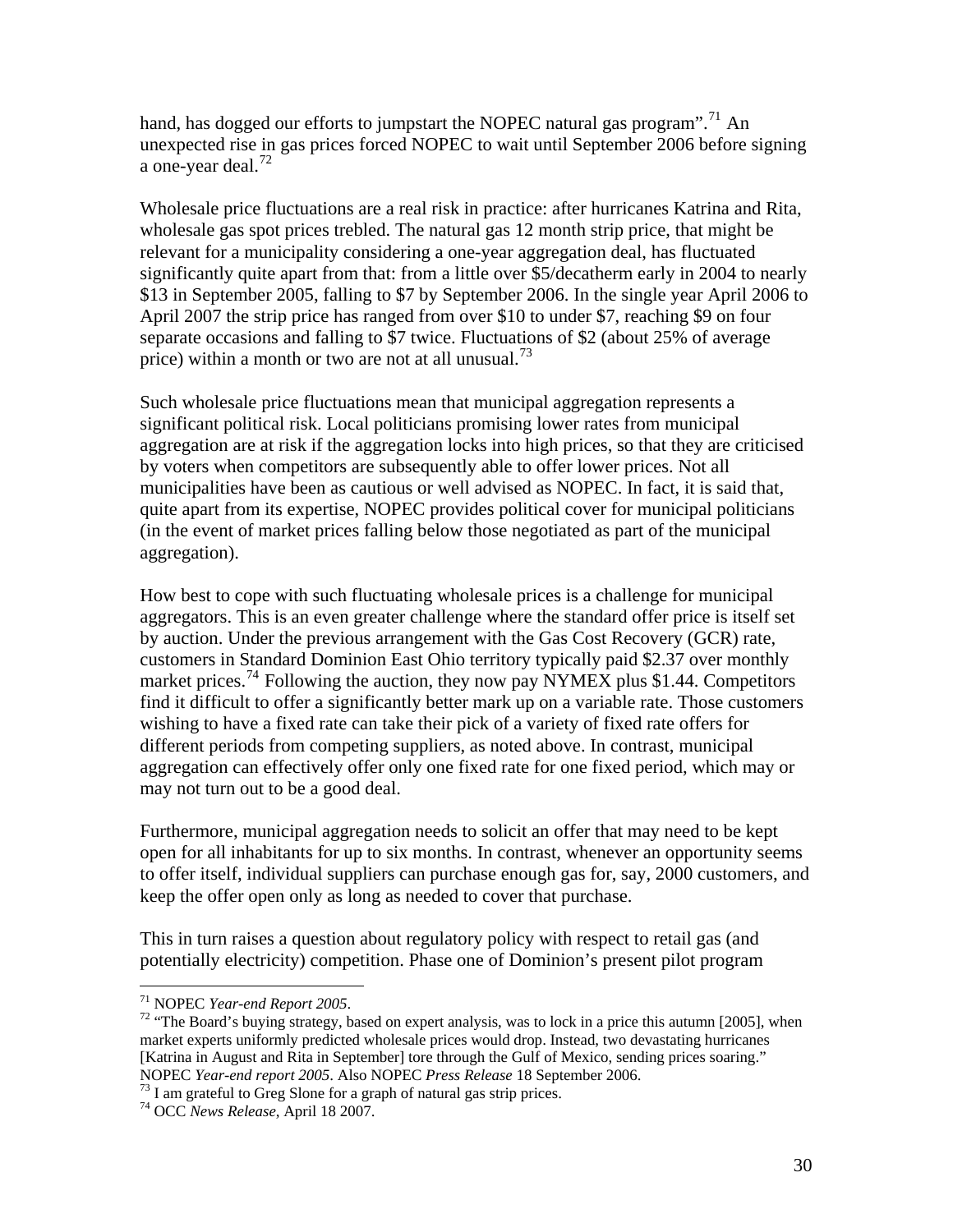involves auctioning the provision of Standard Service. The second phase would envisage transferring those customers remaining on Standard Service to competing operators, so that the entire market would be with competitive providers. But if the auction yields the majority of competitive benefits, some would ask whether there is much to gain from moving to phase two? This is a similar issue to that of wholesale spot price pass-through once under consideration in the electricity sector in California and other states. I have elsewhere discussed the implications and problems of this approach (Littlechild, 2003).

## **19. Conclusions**

More than any other state or jurisdiction, Ohio has been the leader in opt-out municipal aggregation. After due process, a municipality can choose the electricity and gas supplier for all consumers in that municipality that do not choose to opt out. In the six years of its existence, this practice has experienced a roller coaster ride. Introduced in 2001, by 2003 municipal aggregation was responsible for 93 per cent of all electricity switching in the state. It was hailed as Ohio's success story and a model for others. But by 2005 aggregation was threatened with collapse and by 2007 it was said that this 'jewel of deregulation' had dissipated.

What can be learned from this experience? Three main conclusions suggest themselves.

First, opt-out municipal aggregation can work. Over 200 municipalities in Ohio, notably the Northeast Ohio Public Energy Council (NOPEC), have demonstrated that it is possible to put a proposal for opt-out aggregation to their electorate, get support, put municipal supply out to tender, and get a better price for electricity and/or gas supply than the standard price set by the incumbent utility and approved by the regulatory commission. The procedure is now standardised, professional advice and expertise are widely available, and the whole process can be completed in little over 12 months. Those involved credit both the Public Utilities Commission of Ohio (PUCO) and the Ohio Consumer Counsel (OCC) for helping to make municipal aggregation a success.

Second, municipal aggregation and retail competition generally have been seriously thwarted by the way in which the electricity deregulation law has been implemented in Ohio – or, some would say, not implemented. It might be argued that the present Rate Stabilization Plans have achieved retail prices so low that competitors cannot offer anything significantly better. However, incumbent electric utilities, with the encouragement or acceptance of the regulatory commission, have not been entirely innocent here. They are variously alleged to have deterred competition by keeping present prices artificially below market levels at the expense of future prices and wrongly allocating costs of the potentially competitive retail businesses to the monopolised network businesses; failed to put in place adequate ring-fencing arrangements; adopted anti-competitive tactics to discourage municipal aggregation; and secured an element of industrial consumer support for their proposals by means of unpublished side agreements. The Ohio Consumers' Counsel argues that retail competition "has never been given a fair chance" in Ohio. Surprisingly, both the Consumers' Counsel and NOPEC signed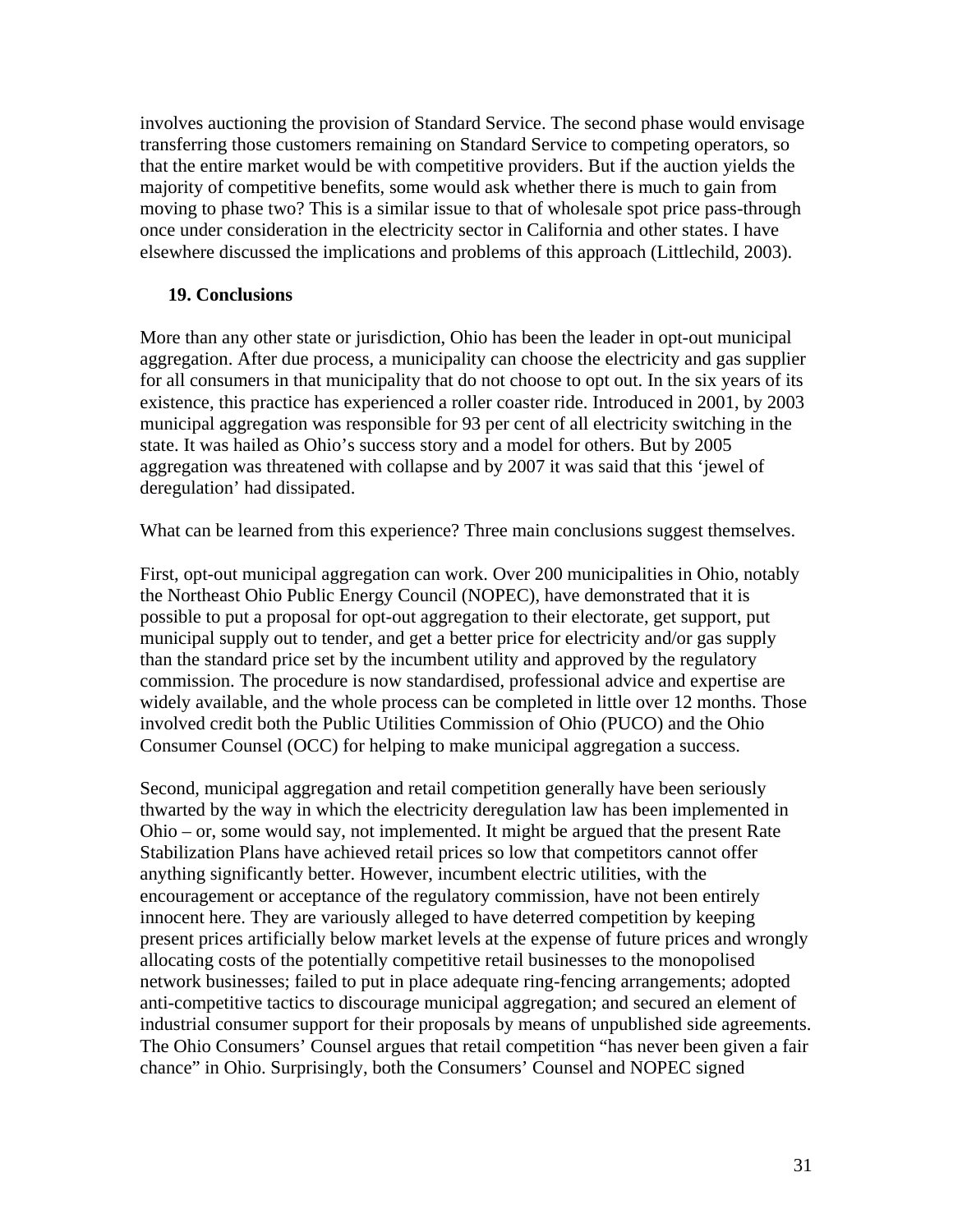agreements with a utility apparently supporting its Rate Stabilization Plan, though they are now very critical of the adverse impact of these Plans.

Third, both retail competition and municipal aggregation are at present more vigorous in the Ohio gas sector than in the electricity sector. For the most part this seems to reflect the less distorting retail price controls and other regulations in the gas sector. But the more volatile wholesale gas prices, and the decision to put Standard Service gas provision in one utility out to tender as a markup against the monthly NYMEX gas price, have presented a particular challenge. Municipal aggregation can hedge the economic risk by contracting ahead. But can it cope with the political risk? Can it deliver an indexed price that is significantly better than a standard offer derived from an auction, or a fixed price that will not be vulnerable to criticism if market prices fall below the level at which it is set?

It is thus still an open question how municipal aggregation would fare against individual choice in a regulatory framework that was more conducive to retail competition. Municipal aggregation presumably has to choose a variable price or a fixed price for a specified term, for all the inhabitants involved. It cannot match the variety, flexibility and responsiveness of the retail market as a whole. This brings political risks to those involved, and some would argue that municipalities should not be in a business like retail energy supply. On the other hand, some customers are undoubtedly sceptical of the retail energy markets and the privatised companies involved in it. And one should not underestimate the competitive advantage of an approach that can bring in large numbers of customers at a customer acquisition cost of about \$5 rather than \$50.

Municipal aggregation may therefore be able to reach certain parts of the market that other approaches cannot reach. It may provide some helpful reassurance in opening markets to competition, especially given the documented reluctance of some customers to switch supplier. It might thereby enable competition to substitute for regulation to a greater extent and more effectively than would otherwise be possible.

#### **Acknowledgements**

I am grateful to numerous people for information and discussions during a visit to Ohio on 30 April and 1 May 2007, facilitated by the TSEC grant to the Electricity Policy Research Group at Cambridge University. Ashley Brown of Harvard Electricity Policy Group kindly helped to set up meetings with Brenda Fargo and Arthur Yuan (FirstEnergy Solutions), Glenn Krassen (Bricker and Eckler LLP, attorneys to NOPEC), Joseph Meissner (Legal Aid Society of Cleveland), William Gruber (Chief Counsel, City of Shaker Heights), Alan Schriber (Chairman, Public Utility Commission of Ohio), Gregory Slone (AMP-Ohio, consultants) and Janine Migden-Ostrander (Public Counsel, Ohio Consumers Counsel). Brenda Fargo has been particularly helpful in providing subsequent clarification and information. I am grateful to a referee for further comments. None of the above is responsible for any of the arguments and conclusions in this paper.